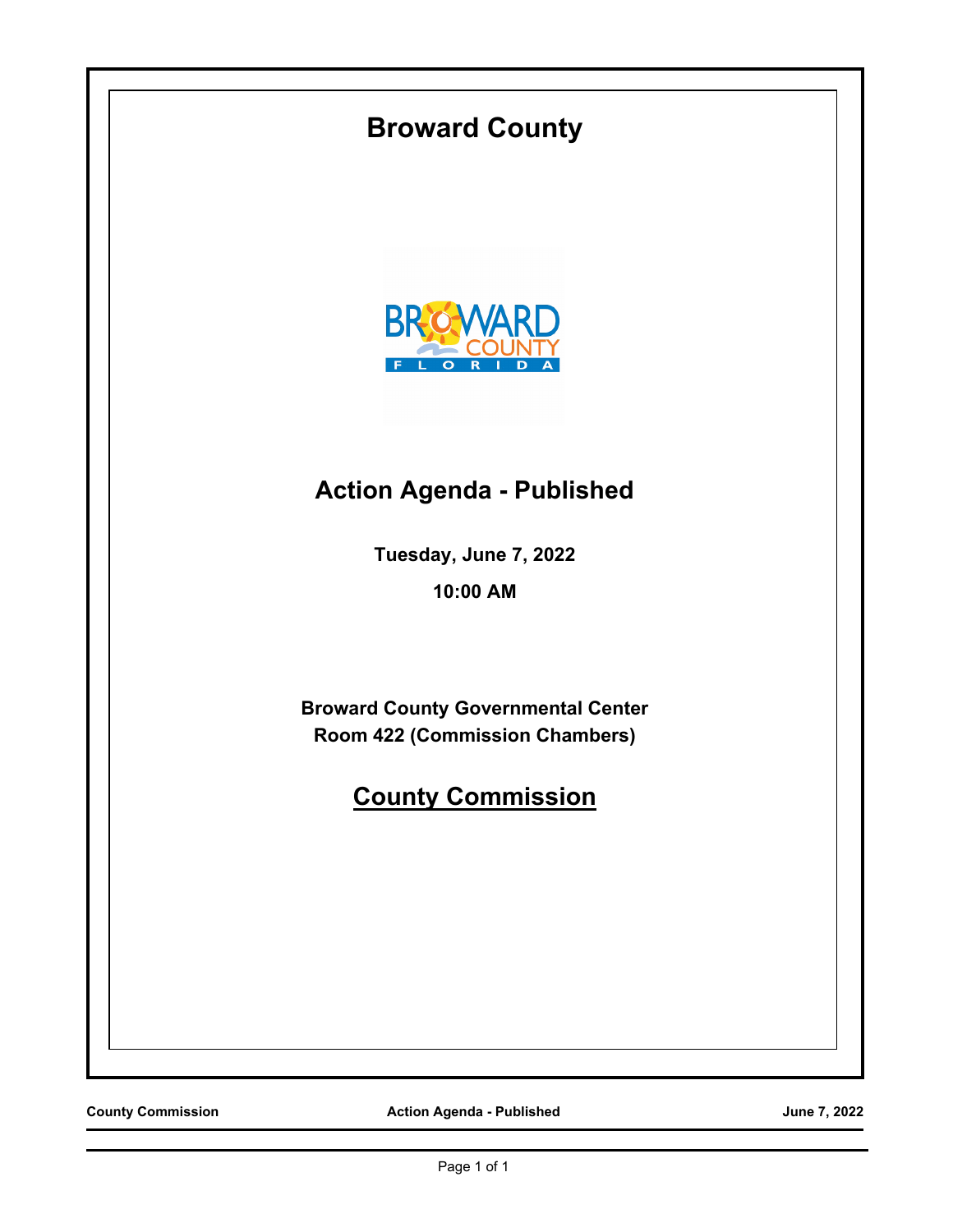# **MEETING OF JUNE 7, 2022**

(Meeting convened at 10:00 a.m. and adjourned at 1:15 p.m.)

PLEDGE OF ALLEGIANCE was led by Thomas Blem, Water/Wastewater.

CALL TO ORDER was led by Mayor Michael Udine, District 3.

#### **MOMENT OF SILENCE**

In memory of Dr. Earnest E. "Pete" Seiler, Jr., Fort Lauderdale.

In memory of Dr. Jonathan F.K. Earle.

In memory of our past and present brave men and women of the United States Armed Forces, who have served our country and continue to serve our country, at home and abroad.

#### THOUGHTS AND PRAYERS

Thoughts and prayers for the Seiler family.

Thoughts and prayers for the Earle family.

Thoughts and prayers for our Public Safety Officers, thanking them for their service.

Present: Commissioner Mark D. Bogen Vice-Mayor Lamar P. Fisher Commissioner Beam Furr Commissioner Steve Geller Commissioner Torey Alston Commissioner Nan H. Rich Commissioner Tim Ryan Commissioner Jared E. Moskowitz Mayor Michael Udine

# **CONSENT AGENDA**

A motion was made by Commissioner Geller, seconded by Commissioner Alston and unanimously carried, to approve the Consent Agenda consisting of Items 1 through 55. At the request of the Mayor, Regular Items 68, 71 and 73 were transferred to the Consent Agenda.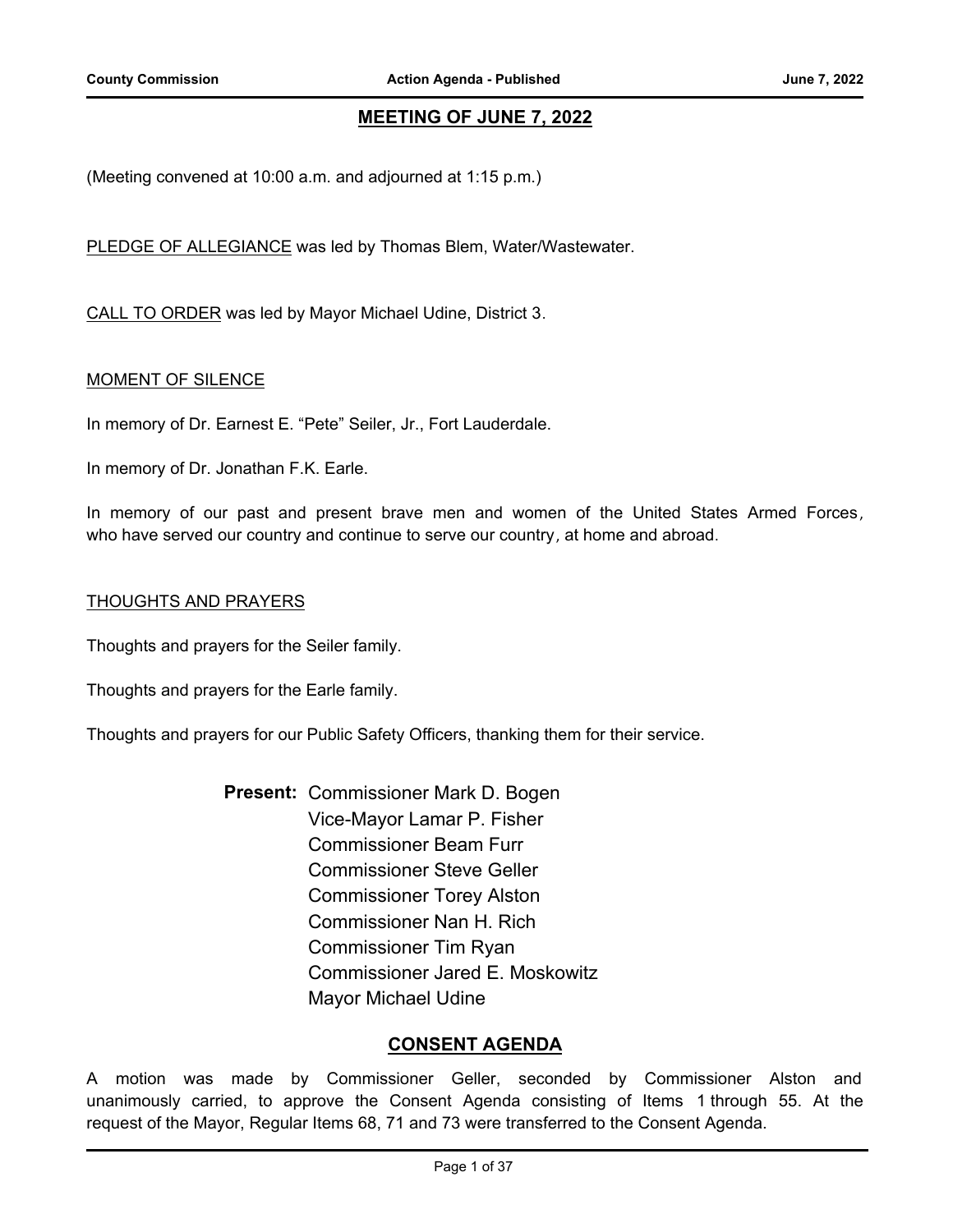Each item voted on the Consent Agenda was passed by unanimous vote of the Commission unless otherwise indicated by record vote.

Public Hearing Items consist of Items 56 through 61.

The following Items were withdrawn: 69 and 70.

The following Items were pulled from the Consent Agenda by the Board and considered separately: 8, 10, 12, 14, 24, 37 and 55.

The following Item was pulled from the Consent Agenda by members of the public and considered separately: 26.

# **BOARD APPOINTMENTS**

- **1.** MOTION TO APPROVE Board Appointments
- **1A.** A. MOTION TO REAPPOINT Brianna Hernandez to the Library Advisory Board.

*ACTION: (T-10:31 AM) Approved.*

*VOTE: 9-0.*

B. MOTION TO APPROVE waiver of conflict under Section 112.313(7)(a), Florida Statutes for Brianna Hernandez who holds an employment or contractual relationship with an entity that receives funds from Broward County. (Commissioner Moskowitz)

#### *ACTION: (T-10:31 AM) Approved.*

*VOTE: 9-0.*

**1B.** A. MOTION TO REAPPOINT Patrick H. Jenkins to the Animal Care Advisory Committee.

*ACTION: (T-10:31 AM) Approved.*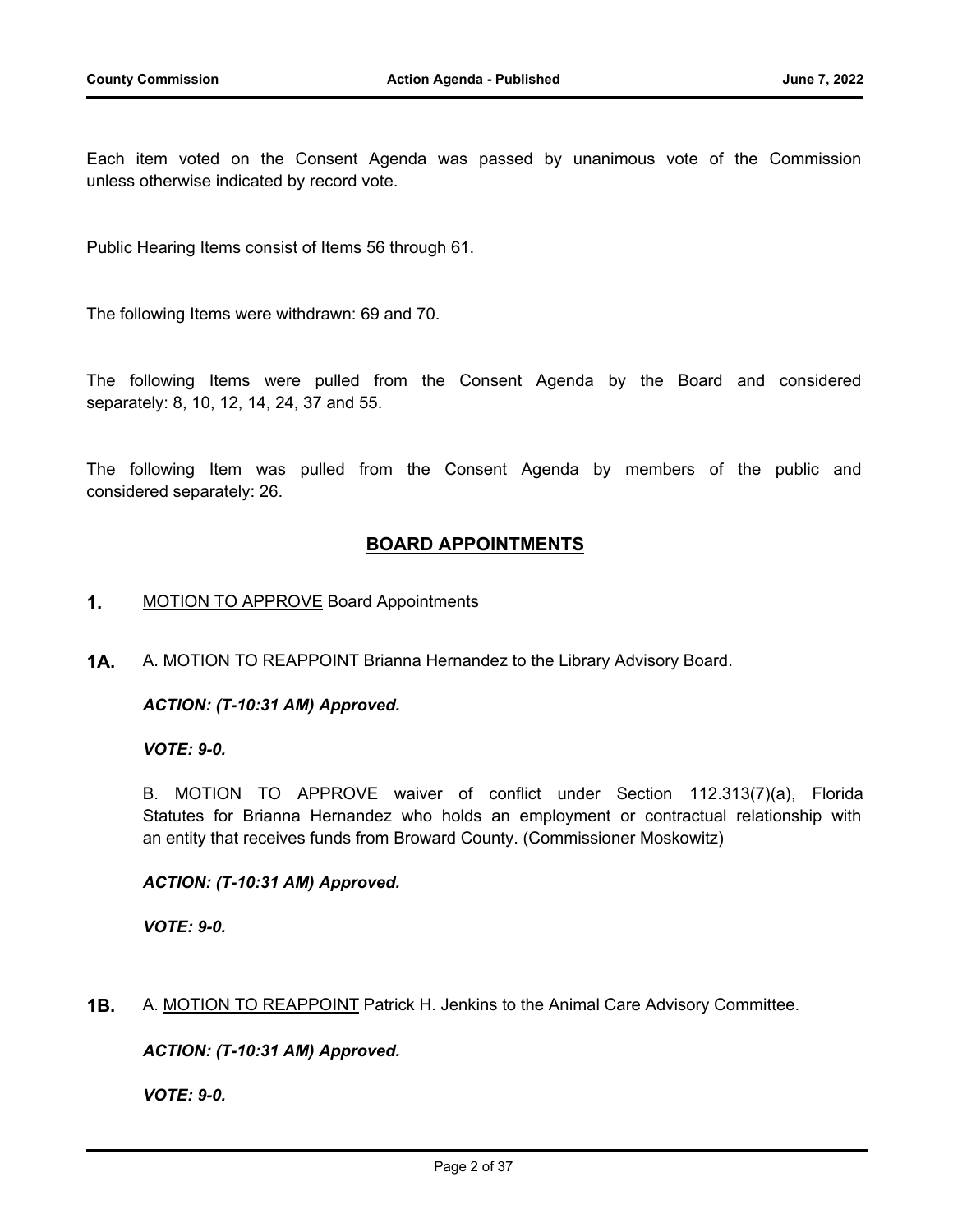B. MOTION TO APPROVE waiver of conflict under Section 112.313(7)(a), Florida Statutes for Patrick H. Jenkins who holds an employment or contractual relationship with an entity that receives funds from Broward County. (Commissioner Moskowitz)

# *ACTION: (T-10:31 AM) Approved.*

*VOTE: 9-0.*

**1C.** MOTION TO APPOINT Monroe D. Kiar to the Parks and Recreation Advisory Board. (Commissioner Geller)

*ACTION: (T-10:31 AM) Approved.*

*VOTE: 9-0.*

**1D.** A. MOTION TO REAPPOINT Corey Hinds to the Affordable Housing Advisory Committee.

#### *ACTION: (T-10:31 AM) Approved.*

#### *VOTE: 9-0.*

B. MOTION TO APPROVE waiver of conflict under Section 112.313(7)(a), Florida Statutes for Corey Hinds who holds an employment or contractual relationship with an entity that receives funds from Broward County. (Commissioner Moskowitz)

#### *ACTION: (T-10:31 AM) Approved.*

*VOTE: 9-0.*

**1E.** A. MOTION TO REAPPOINT Eddie Edwards Jr. to the Living Wage Advisory Board.

*ACTION: (T-10:31 AM) Approved.*

*VOTE: 9-0.*

B. MOTION TO APPROVE waiver of conflict under Section 112.313(7)(a), Florida Statutes for Eddie Edwards Jr. who holds an employment or contractual relationship with an entity that receives funds from Broward County. (Commissioner Moskowitz)

#### *ACTION: (T-10:31 AM) Approved.*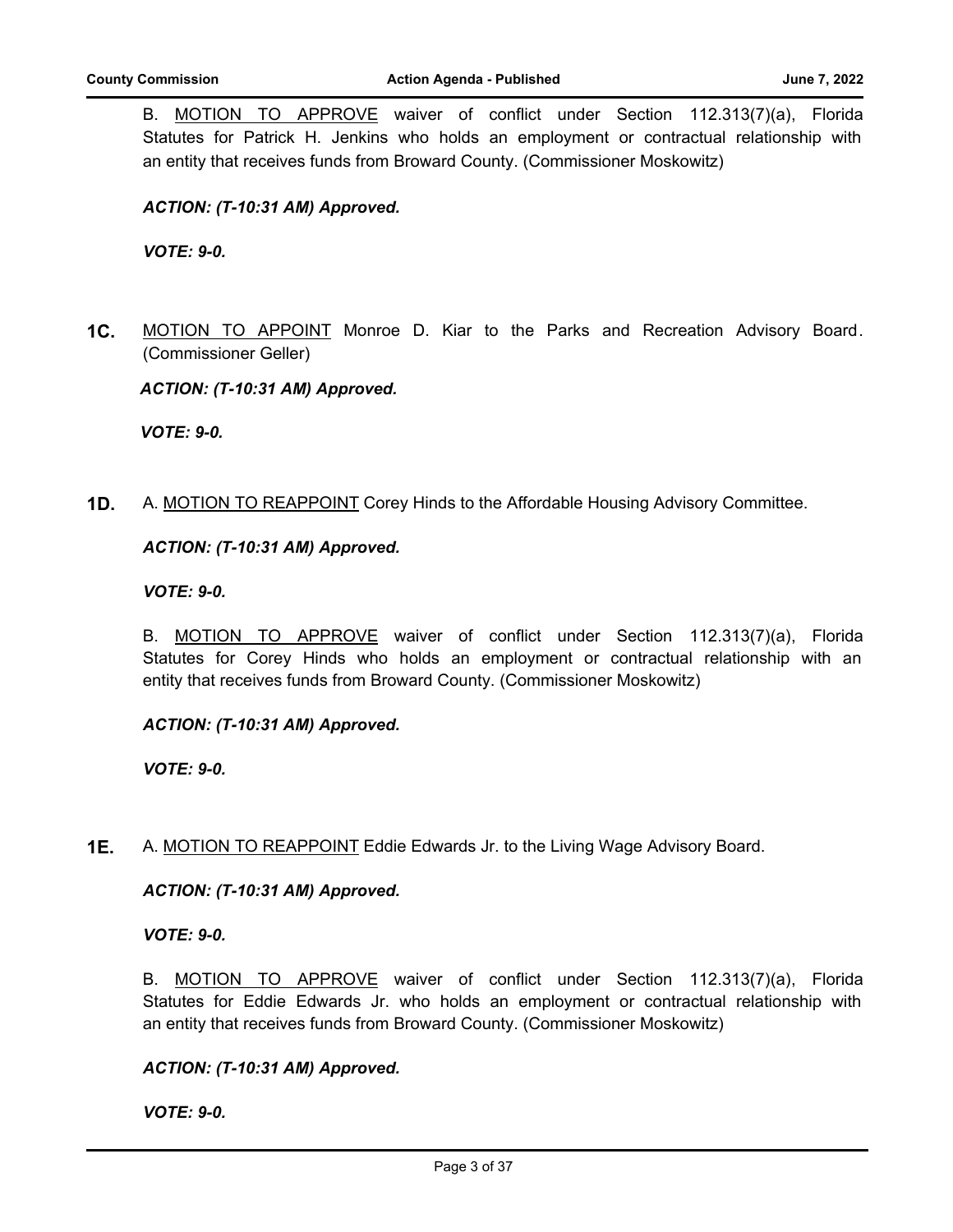**1F.** MOTION TO REAPPOINT Val B. Glenister to the Broward Cultural Council. (Commissioner Moskowitz)

*ACTION: (T-10:31 AM) Approved.*

*VOTE: 9-0.*

**1G.** MOTION TO REAPPOINT Jonathan Sobelman to the Substance Abuse Advisory Board. (Commissioner Alston)

*ACTION: (T-10:31 AM) Approved.*

*VOTE: 9-0.*

**1H.** A. MOTION TO APPOINT Joseph Carter to the Parks and Recreation Advisory Board.

#### *ACTION: (T-10:31 AM) Approved.*

*VOTE: 9-0.*

B. MOTION TO APPROVE waiver of conflict under Section 112.313(7)(a), Florida Statutes for Joseph Carter who holds an employment or contractual relationship with an entity that receives funds from Broward County. (Commissioner Alston)

#### *ACTION: (T-10:31 AM) Approved.*

*VOTE: 9-0.*

**1I.** MOTION TO REAPPOINT Arby Barroso to the Medical Marijuana Advisory Board. (Commissioner Alston)

*ACTION: (T-10:31 AM) Approved.*

*VOTE: 9-0.*

**1J.** MOTION TO REAPPOINT Michaelle "Mickey" Valbrun-Pope to the Human Rights Board. (Commissioner Alston)

*ACTION: (T-10:31 AM) Approved.*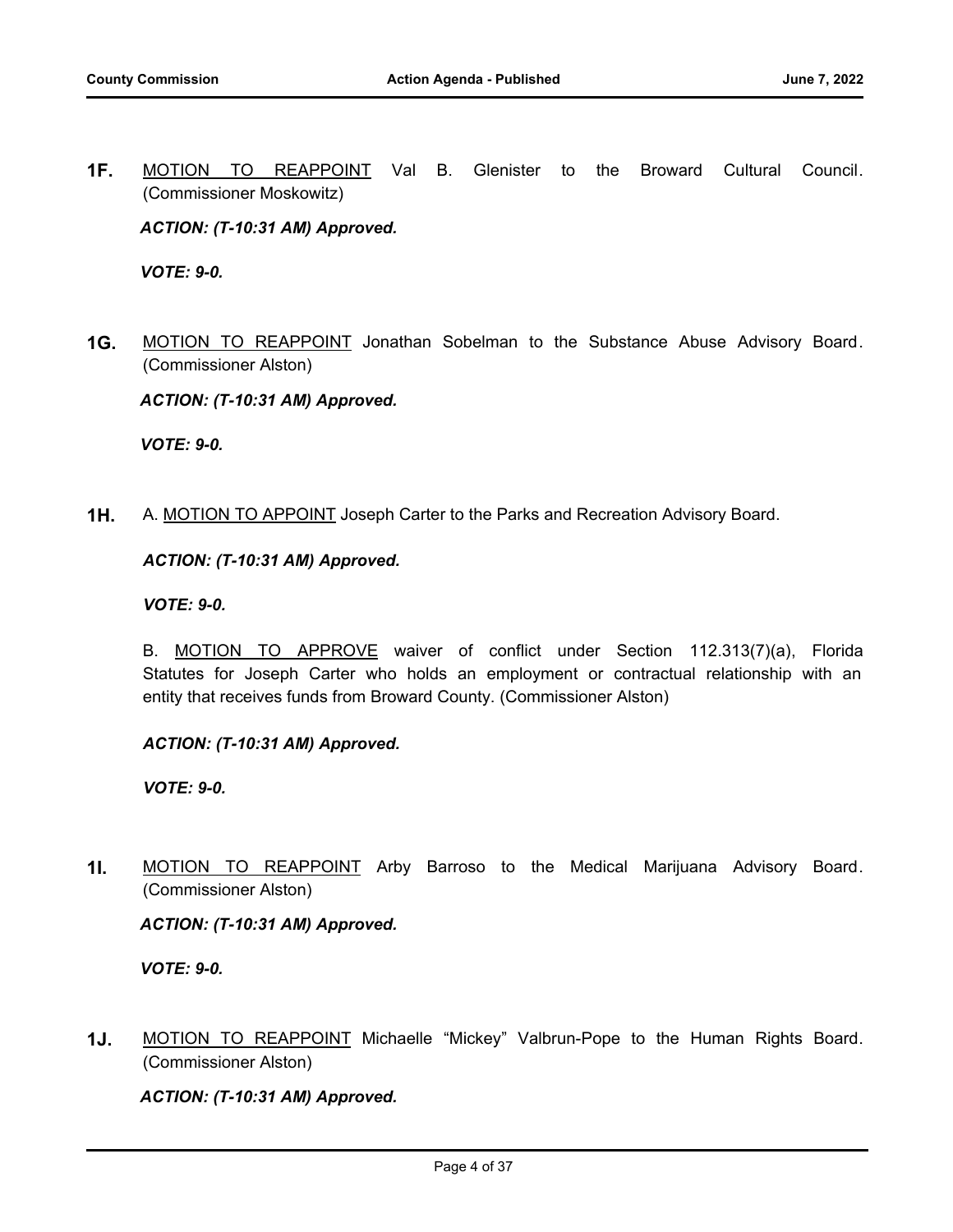*VOTE: 9-0.*

**1K.** MOTION TO APPOINT Kelvin G Haynes to the Marine Advisory Committee. (Commissioner Alston)

*ACTION: (T-10:31 AM) Approved.*

*VOTE: 9-0.*

**1L.** MOTION TO REAPPOINT Phillip Kim to the Bicycling and Pedestrian Advisory Committee. (Commissioner Alston)

*ACTION: (T-10:31 AM) Approved.*

*VOTE: 9-0.*

**1M.** MOTION TO APPOINT Maximiliano Goldstein to the Bicycling and Pedestrian Advisory Committee. (Commissioner Geller)

*ACTION: (T-10:31 AM) Approved.*

*VOTE: 9-0.*

**1N.** MOTION TO REAPPOINT Lisa Feinstein to the Animal Care Advisory Committee. (Commissioner Alston)

*ACTION: (T-10:31 AM) Approved with Regular Meeting Additional Material, dated June 7, 2022, submitted at the request of Commissioner Alston.*

*VOTE: 9-0.*

**1O.** MOTION TO REAPPOINT Douglas G. Beals to the Marine Advisory Committee. (Commissioner Alston)

*ACTION: (T-10:31 AM) Approved with Regular Meeting Additional Material, dated June 7, 2022, submitted at the request of Commissioner Alston.*

*VOTE: 9-0.*

**1P.** MOTION TO REAPPOINT Keith A. Abel to the Consumer Protection Board. (Commissioner Moskowitz)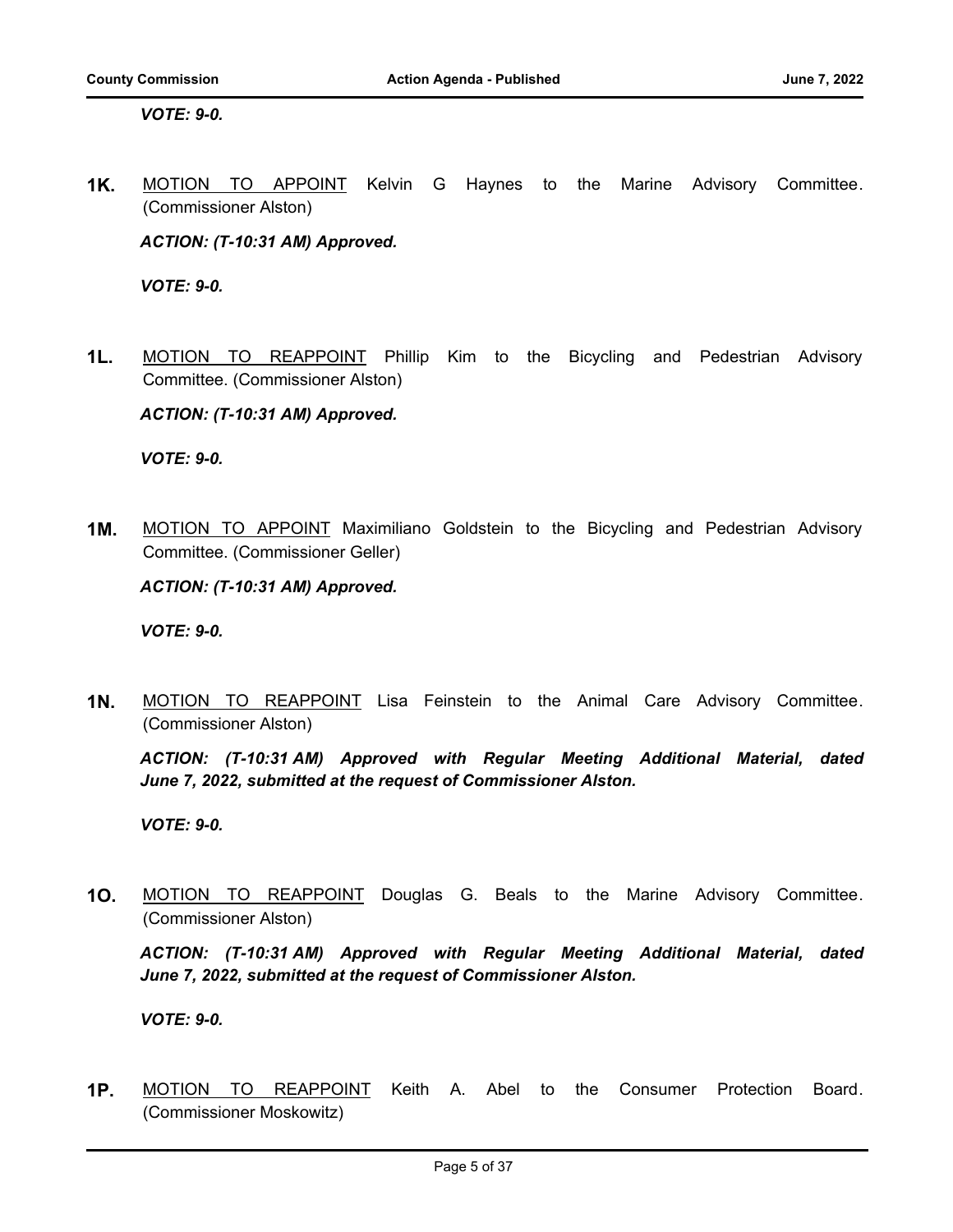*ACTION: (T-10:31 AM) Approved with Regular Meeting Additional Material, dated June 7, 2022, submitted at the request of Commissioner Moskowitz.*

*VOTE: 9-0.*

**1Q.** A. MOTION TO APPOINT Janice S. Hayes to the Affordable Housing Advisory Committee in the category "home building labor representative."

*ACTION: (T-10:31 AM) Approved with Regular Meeting Additional Material, dated June 7, 2022, submitted at the request of Commissioner Alston.*

# *VOTE: 9-0.*

B. MOTION TO APPROVE waiver of conflict under Section 112.313(7)(a), Florida Statutes for Janice S. Hayes who holds an employment or contractual relationship with an entity that receives funds from Broward County. (Commissioner Alston)

*ACTION: (T-10:31 AM) Approved with Regular Meeting Additional Material, dated June 7, 2022, submitted at the request of Commissioner Alston.*

*VOTE: 9-0.*

# **PUBLIC WORKS DEPARTMENT**

#### **CONSTRUCTION MANAGEMENT DIVISION**

**2.** A. MOTION TO APPROVE First Amendment to the Agreement between Broward County and Cartaya and Associates Architects, P.A. for Architectural and Engineering Services for Works of a Specified Nature, RFP No. R2111778P1, increasing the Director of Purchasing award authority from \$200,000 to \$500,000 per work authorization; and authorize the Mayor and Clerk to execute same.

#### *ACTION: (T-10:31 AM) Approved.*

*VOTE: 9-0.*

B. MOTION TO APPROVE First Amendment to the Agreement between Broward County and Synalovski Romanik Saye, LLC for Architectural and Engineering Services for Works of a Specified Nature, RFP No. R2111778P1 increasing the Director of Purchasing award authority from \$200,000 to \$500,000 per work authorization; and authorize the Mayor and Clerk to execute same.

#### *ACTION: (T-10:31 AM) Approved.*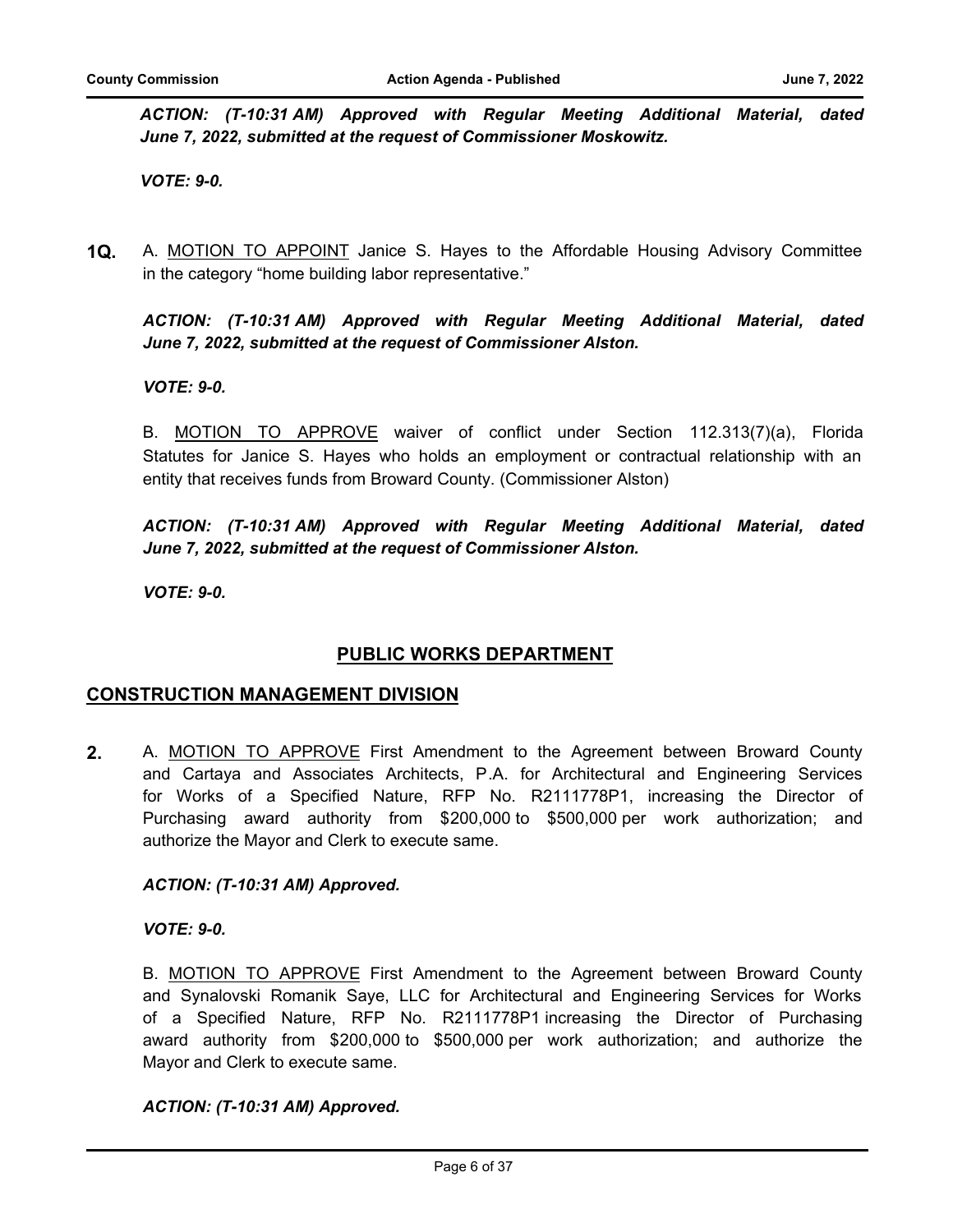*VOTE: 9-0.*

**3.** MOTION TO APPROVE First Amendment to Work Authorization No. 09CMD for West Regional Clerk of Courts Phase II remodel project, in accordance with the Agreement between Broward County and CPZ Architects, Inc. for Comprehensive Professional Architectural and Engineering Consultant Services, Request for Proposal No. R1362601P1; and authorize the Mayor and Clerk to execute same. **(Commission District 5)**

*ACTION: (T-10:31 AM) Approved. (Scrivener's Error - See County Administrator's Memorandum:* 

*Exhibit 2, Page 3 Signature Page, Currently reads: 17 day of May 2020* 

*Should read: 17 day of May 2022)*

*VOTE: 9-0.*

# **HIGHWAY AND BRIDGE MAINTENANCE DIVISION**

**4.** MOTION TO APPROVE Amendment No. 1 to Work Authorization No. 023-RS&H under the Agreement between Broward County and RS&H, Inc. for Continuing Engineering Services for Transportation and General Civil Engineering Projects (RFP No. PNC2114364P1) to provide additional consultant services for transportation improvement projects within Broward County, in the maximum not-to-exceed amount of \$324,342, increasing the cost to the County from a maximum not-to-exceed amount \$349,811 to \$674,154; and authorizing the Mayor and Clerk to execute same.

*ACTION: (T-10:31 AM) Approved.*

*VOTE: 9-0.*

# **HIGHWAY CONSTRUCTION AND ENGINEERING DIVISION**

**5.** MOTION TO APPROVE Release and Indemnification Agreement, Permission to Enter Property, between Broward County and the Florida East Coast Railway, L.L.C. for traffic signal system improvements on Johnson Street intersections at Dixie Highway, Florida East Coast Railway and N 21st Avenue in the City of Hollywood, at an estimated cost of \$43,518 to the County; and authorize Mayor and Clerk to execute same. **(Commission District 6)**

#### *ACTION: (T-10:31 AM) Approved.*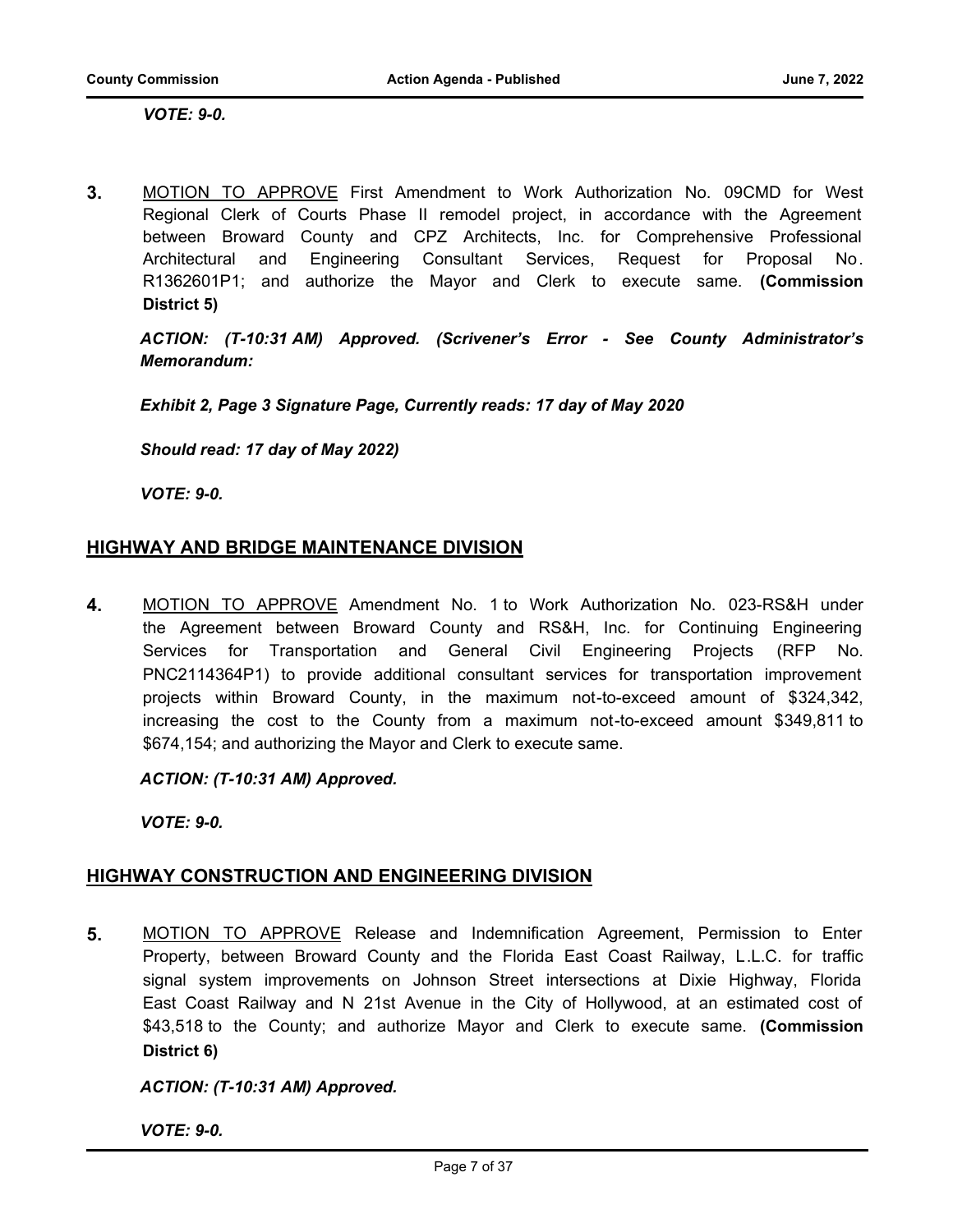# **WATER AND WASTEWATER ENGINEERING DIVISION**

**6.** MOTION TO ADOPT Resolution accepting a utility easement executed by IDI Logistics, LLC, located on NW 33rd Street in the City of Pompano Beach; and authorize recordation of same. **(Commission District 2)**

*ACTION: (T-10:31 AM) Approved Resolution No. 2022-297.*

*VOTE: 9-0.*

**7.** MOTION TO ADOPT Resolution accepting a utility easement executed by John M. Malcolm, as Trustee under the John M. Malcolm Trust U/I/D December 13, 2000, located on the south side of NW 33rd Street in the City of Pompano Beach; and authorize recordation of same. **(Commission District 2)**

*ACTION: (T-10:31 AM) Approved Resolution No. 2022-298.*

*VOTE: 9-0.*

# **HUMAN SERVICES DEPARTMENT**

#### **BROWARD ADDICTION RECOVERY CENTER DIVISION**

**8.** MOTION TO AUTHORIZE County Administrator to execute Contract No. 34346-22, subject to review for legal sufficiency by the Office of the County Attorney, between Broward Behavioral Health Coalition Inc. ("BBHC") and Broward County, in the budgeted amount of \$3,701,397 and a Broward County match contribution of \$522,793 for a total amount of \$4,224,190, and a potentially maximum amount of \$987,171 - in whole, in part, or not at all - in uncompensated units at BBHC's discretion, effective from July 1, 2022, to June 30, 2023, to provide community-based substance use disorder treatment services; authorize the County Administrator to execute amendments to the Contract, subject to review for legal sufficiency by the Office of the County Attorney, that do not impose additional financial obligations on the County beyond any match requirement; and authorize the County Administrator to take all necessary administrative and budgetary actions to implement the Contract.

*(Commissioner Rich pulled this item from the Consent Agenda.)*

*(Item Numbers 8, 10, 12 and 14 were taken up and voted on together.)*

*ACTION: (T-10:32 AM) Approved. (Refer to minutes for full discussion.)*

*VOTE: 8-0. Commissioner Rich abstained from voting.*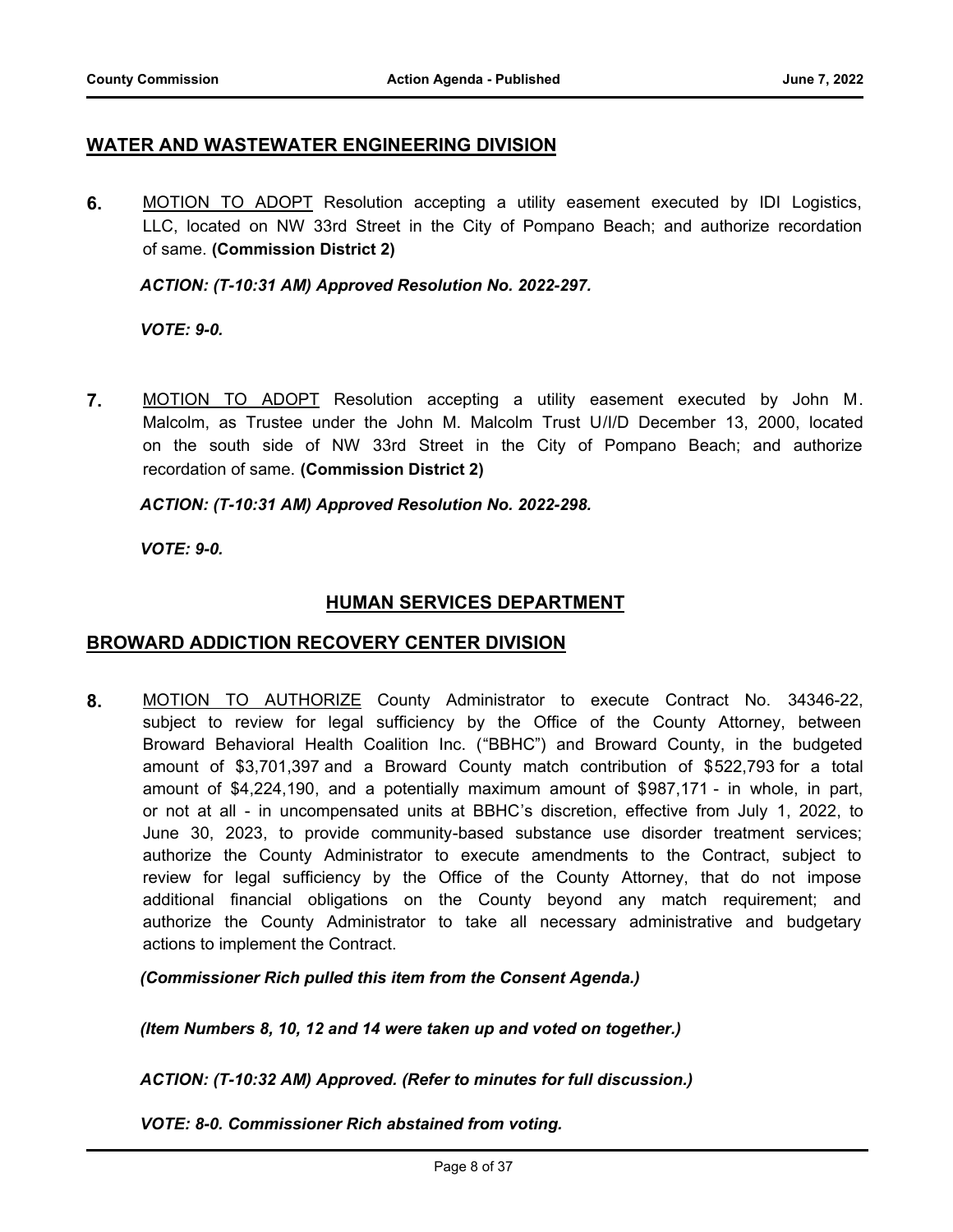# **COMMUNITY PARTNERSHIPS DIVISION**

**9.** A. MOTION TO ADOPT Resolution of the Board of County Commissioners of Broward County, Florida, authorizing appropriation and disbursement of Florida Department of Law Enforcement Edward Byrne Memorial Justice Assistance Grant funds to specified service providers in the amount of \$348,691 for Fiscal Year 2021-2022; approving a revised Byrne Grant Addendum; authorizing the County Administrator to execute amendments to existing agreements with specified service providers, subject to review for legal sufficiency by the Office of the County Attorney, and to take all necessary administrative and budgetary actions to implement the agreements as amended; and providing for severability and an effective date.

#### *ACTION: (T-10:31 AM) Approved Resolution No. 2022-299.*

#### *VOTE: 9-0.*

B. MOTION TO ADOPT budget Resolution within the Edward Byrne Grant Fund in the amount of \$348,691 for Fiscal Year 2021-2022, to purchase and install upgraded homeless shelter security surveillance equipment, provide a comprehensive array of integrated mental health and substance use disorder treatment services, and purchase updated equipment and accessories for street outreach services.

#### *ACTION: (T-10:31 AM) Approved Resolution No. 2022-300.*

#### *VOTE: 9-0.*

C. MOTION TO APPROVE waivers of conflict under Section 112.313(7)(a), Florida Statutes, for the following Broward County advisory board members holding an employment or contractual relationship with an entity receiving funds for the performance of services under this agenda item:

- 1. Melida J. Akiti
- 2. Keith R. Cavanaugh
- 3. Chauniqua D. Kiffin
- 4. Valery V. Moreno
- 5. Candace M. Pineda
- 6. Peter P. Powers
- 7. Zulma Vanessa Quiles

#### *ACTION: (T-10:31 AM) Approved.*

*VOTE: 9-0.*

#### **CRISIS INTERVENTION AND SUPPORT DIVISION**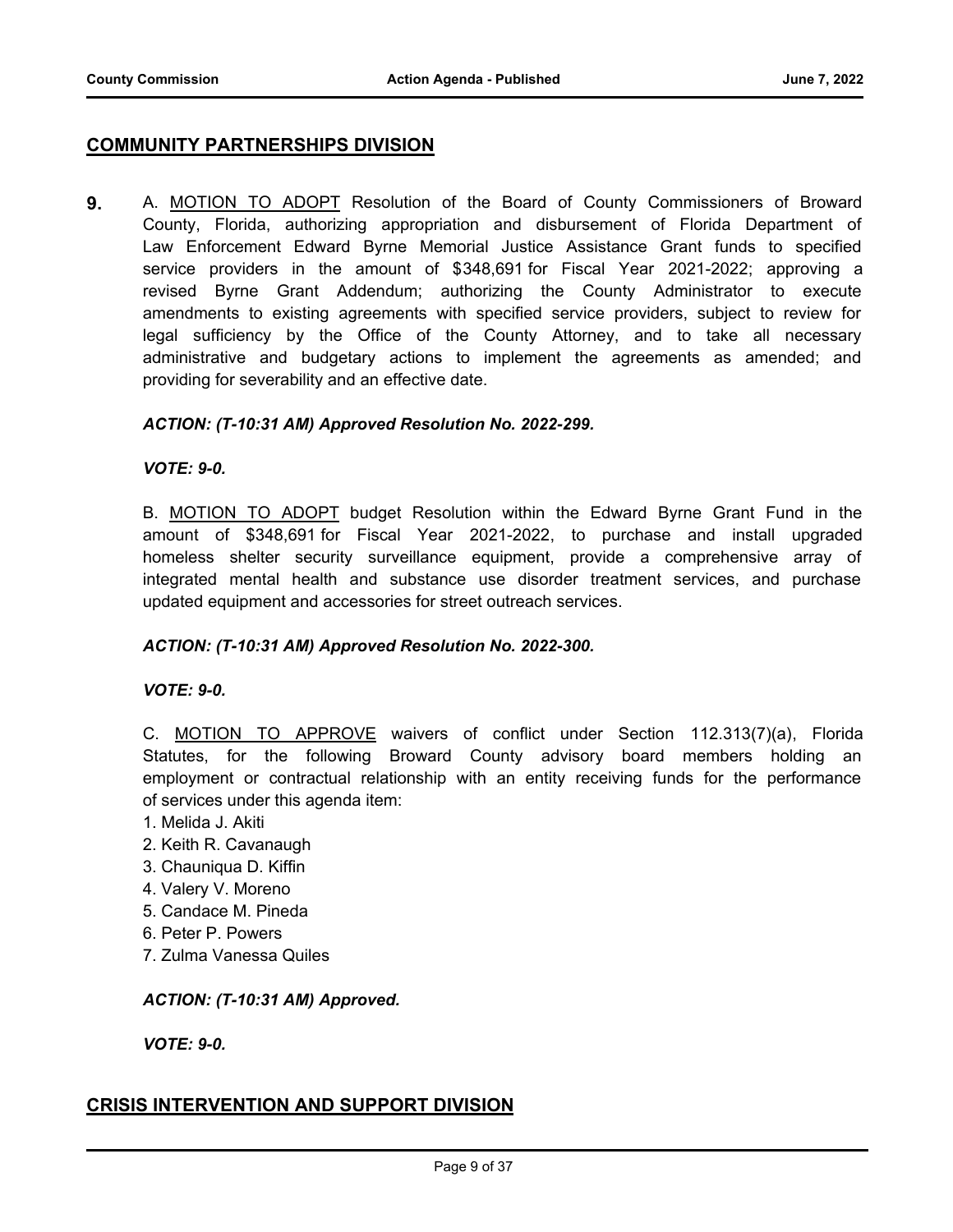**10.** A. MOTION TO APPROVE Contract No. 20178-22 between Broward Behavioral Health Coalition Inc. ("BBHC") and Broward County in the amount of \$916,667 (\$316,667 state grant award, \$480,000 County grant cash match, and \$120,000 in-kind match), effective retroactively from May 1, 2022, through June 30, 2025, to provide recovery and support services through the Broward Youth Reentry Program ("BYRP") to youth and young adults with mental illness, substance use disorders, or co-occurring disorders who are in or at risk of being adjudicated to the Department of Juvenile Justice ("DJJ") residential commitment programs; authorize the Mayor and Clerk to execute same; authorize the County Administrator to execute amendments to the Contract, subject to review for legal sufficiency by the Office of the County Attorney, that do not impose additional financial obligations on the County beyond any match requirement; and authorize the County Administrator to take all necessary administrative and budgetary actions to implement the Contract.

#### *(Commissioner Rich pulled this item from the Consent Agenda.)*

#### *(Item Numbers 8, 10, 12 and 14 were taken up and voted on together.)*

#### *ACTION: (T-10:32 AM) Approved. (Refer to minutes for full discussion.)*

#### *VOTE: 8-0. Commissioner Rich abstained from voting.*

B. MOTION TO ADOPT budget Resolution within the Crisis Intervention Fund to appropriate revenue from BBHC in the amount of \$796,667 (\$316,667 state grant award and \$480,000 County grant cash match) to provide recovery and support services to youth and young adults with mental illness, substance use disorders or co-occurring disorders who are in or at risk of being adjudicated to DJJ residential commitment programs.

#### *(Commissioner Rich pulled this item from the Consent Agenda.)*

*(Item Numbers 8, 10, 12 and 14 were taken up and voted on together.)*

*ACTION: (T-10:32 AM) Approved Resolution No. 2022-301. (Refer to minutes for full discussion.)*

#### *VOTE: 8-0. Commissioner Rich abstained from voting.*

C. MOTION TO APPROVE one new grant position within BYRP to assist in providing recovery and support services to youth and young adults in the program. This position will expire at the conclusion of the grant.

#### *(Commissioner Rich pulled this item from the Consent Agenda.)*

#### *(Item Numbers 8, 10, 12 and 14 were taken up and voted on together.)*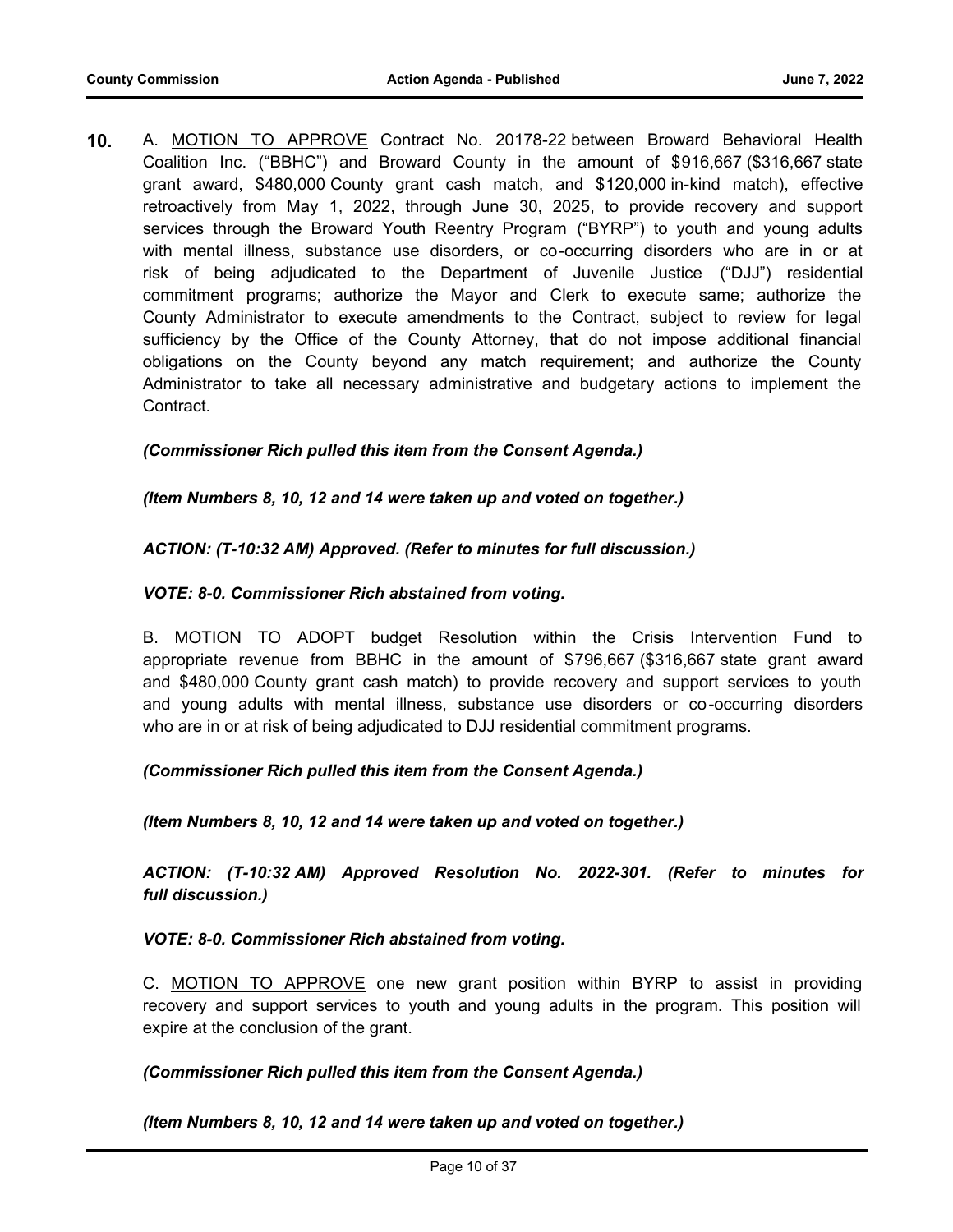# *ACTION: (T-10:32 AM) Approved. (Refer to minutes for full discussion.)*

# *VOTE: 8-0. Commissioner Rich abstained from voting.*

**11.** MOTION TO APPROVE Agreement No. BWF14 between the State of Florida, Department of Health, Broward County Health Department ("BCHD"), and Broward County effective October 1, 2022 through September 30, 2025, to provide sexually transmitted infections and human immunodeficiency virus testing, and non-occupational post exposure prophylaxis treatment to sexual assault victims; authorize the Mayor and Clerk to execute same; authorize the County Administrator to execute amendments to the Agreement, subject to review for legal sufficiency by the Office of the County Attorney, that do not impose additional financial obligations on the County; authorize the County Administrator to renew the Agreement under substantially the same terms and conditions, subject to review for legal sufficiency by the Office of the County Attorney; and authorize the County Administrator to take all necessary administrative and budgetary actions to implement the Agreement.

# *ACTION: (T-10:31 AM) Approved.*

*VOTE: 9-0.*

# **ELDERLY AND VETERANS SERVICES DIVISION**

**12.** A. MOTION TO APPROVE First Amendment to Agreement No. JZ021-15-2022 between the Areawide Council on Aging of Broward County, Inc., and Broward County, effective upon the date fully executed by both parties through June 30, 2022, increasing Contract amount by \$648,630, from \$829,181 to \$1,477,811; authorize the Mayor and Clerk to execute same; and authorize the County Administrator to take all necessary administrative and budgetary actions to implement the Agreement as amended.

#### *(Commissioner Rich pulled this item from the Consent Agenda.)*

*(Item Numbers 8, 10, 12 and 14 were taken up and voted on together.)*

#### *ACTION: (T-10:32 AM) Approved. (Refer to minutes for full discussion.)*

#### *VOTE: 8-0. Commissioner Rich abstained from voting.*

B. MOTION TO ADOPT budget Resolution within the ADI Grant Fund 80730 increasing appropriated revenue in the amount of \$658,630 for services to clients afflicted with Alzheimer's disease and other forms of dementia, and their caregivers, of which \$648,630 are grant funds and \$10,000 is client copayment revenue.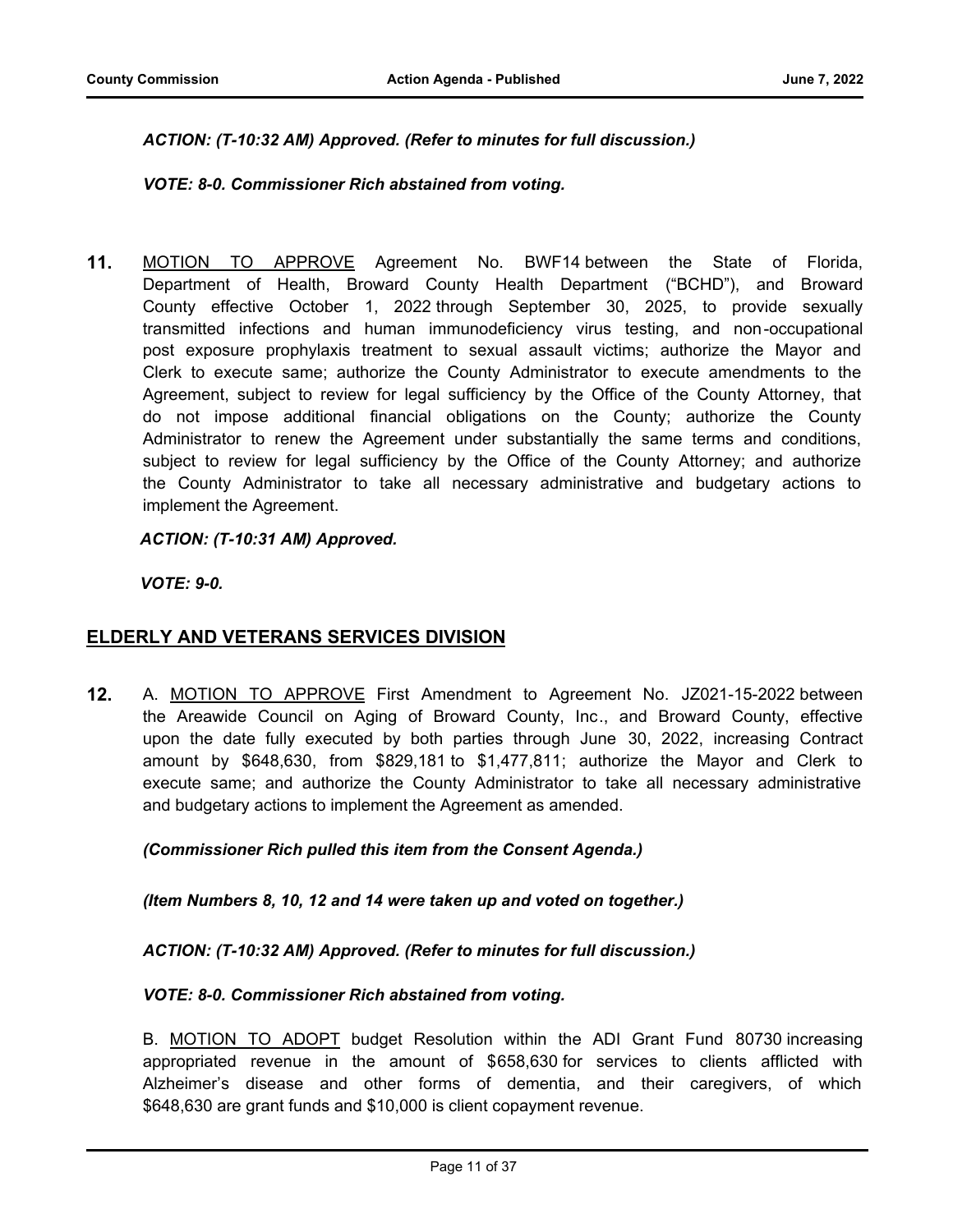*(Commissioner Rich pulled this item from the Consent Agenda.)*

*(Item Numbers 8, 10, 12 and 14 were taken up and voted on together.)*

*ACTION: (T-10:32 AM) Approved Resolution No. 2022-302. (Refer to minutes for full discussion.)*

*VOTE: 8-0. Commissioner Rich abstained from voting.*

**13.** MOTION TO APPROVE Memorandum of Agreement between the Florida Department of Veterans' Affairs and Broward County, effective upon the date fully executed by both parties, to authorize Broward County the use of the VetraSpec technology to manage its veterans' case files and records; authorize the Mayor and Clerk to execute same; and authorize County Administrator to take all necessary administrative and budgetary actions to implement the Memorandum of Agreement.

*ACTION: (T-10:31 AM) Approved.*

*VOTE: 9-0.*

**14.** MOTION TO AUTHORIZE County Administrator to execute Agreement No. 34345-22, subject to review for legal sufficiency by the Office of the County Attorney, between Broward Behavioral Health Coalition Inc. ("BBHC") and Broward County, in the budgeted amount of \$333,076 and a Broward County match contribution of \$3,857 for a total of \$336,933, and potentially a maximum amount of \$399,691 - in whole, in part, or not at all in uncompensated units at BBHC's discretion, effective from July 1, 2022 to June 30, 2023, providing community-based adult mental health services to eligible Broward County seniors; authorize the County Administrator to execute amendments to the Agreement, subject to review for legal sufficiency by the Office of the County Attorney, that do not impose additional financial obligations on the County beyond any match requirement; and authorize the County Administrator to take all necessary administrative and budgetary actions to implement the grant Agreement.

*(Commissioner Rich pulled this item from the Consent Agenda.)*

*(Item Numbers 8, 10, 12 and 14 were taken up and voted on together.)*

*ACTION: (T-10:32 AM) Approved. (Refer to minutes for full discussion.)*

*VOTE: 8-0. Commissioner Rich abstained from voting.*

# **PORT EVERGLADES DEPARTMENT**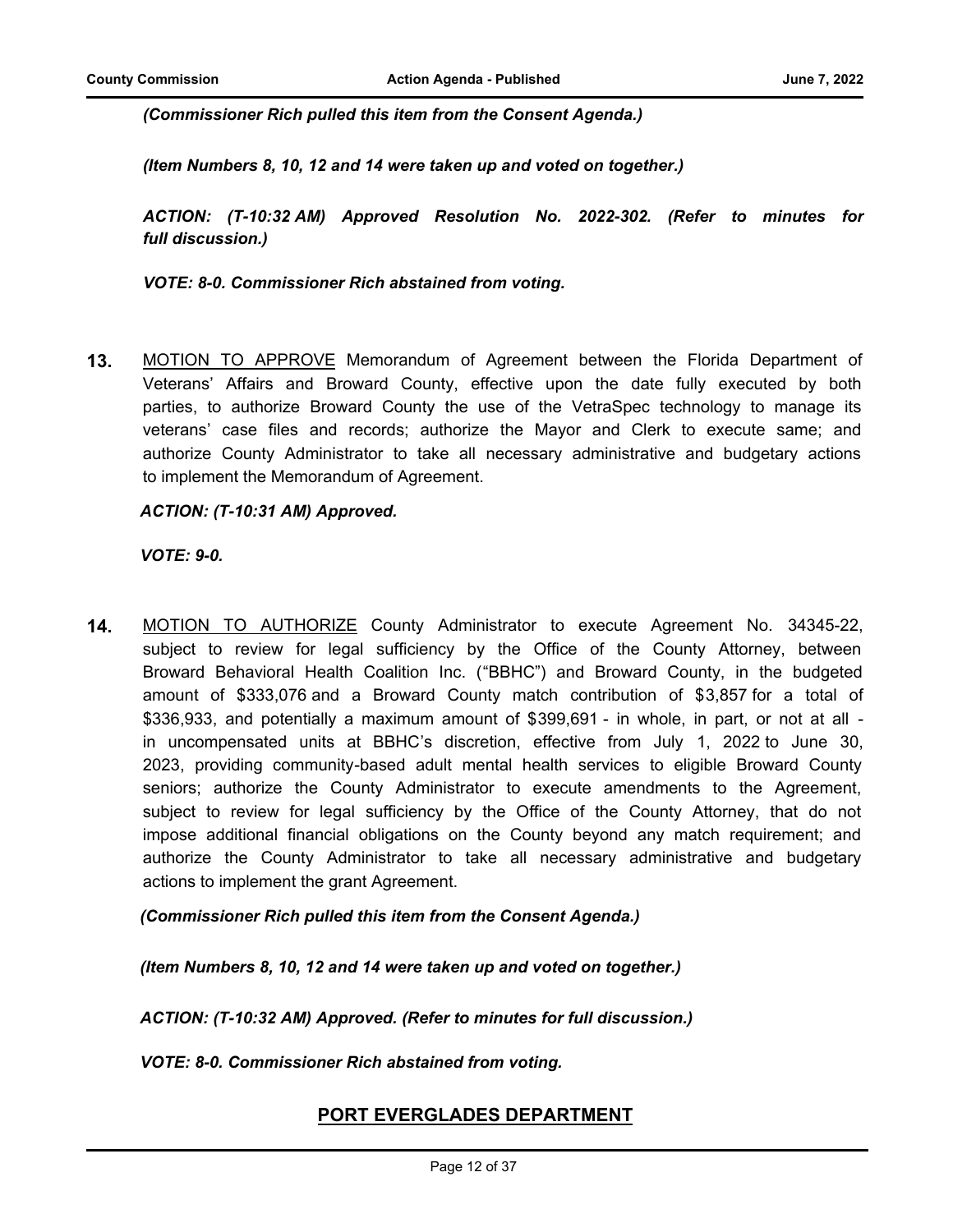**15.** MOTION TO APPROVE Third Amendment to Petroleum Transfer Facilities License Agreement between Broward County and South Florida Petroleum Services LLC, to transfer the responsibility for annual and semiannual fire suppression system inspections for dockside petroleum transfer facilities at Port Everglades, with the County retaining the obligation for payment; and authorize the Mayor and Clerk to execute same.

### *ACTION: (T-10:31 AM) Approved.*

*VOTE: 9-0.*

# **OFFICE OF ECONOMIC AND SMALL BUSINESS DEVELOPMENT**

**16.** A. MOTION TO APPROVE Greater Fort Lauderdale Alliance (hereinafter referred to as the "Alliance") Proposed Business Plan for Fiscal Year 2023 pursuant to the agreement between Broward County and the Alliance.

#### *ACTION: (T-10:31 AM) Approved.*

*VOTE: 9-0.*

B. MOTION TO APPROVE Greater Fort Lauderdale Alliance (hereinafter referred to as the "Alliance") Fiscal Year 2022 quarterly performance report, for the period from January 1, 2022 through March 31, 2022, pursuant to the Agreement between Broward County and the Alliance.

*ACTION: (T-10:31 AM) Approved.*

*VOTE: 9-0.*

# **REGIONAL EMERGENCY SERVICES AND COMMUNICATIONS**

# **EMERGENCY MANAGEMENT**

**17.** MOTION TO AUTHORIZE County Administrator to execute contracts, amendments, work authorizations, grant applications, grant awards, and other legal documents, not to exceed the approved budget for hurricane or other disaster planning and subject to approval as to legal sufficiency by the County Attorney's Office, related to preparation and response efforts associated with disasters during the 2022 Calendar Year and for which there is insufficient lead time to bring the items to the Broward County Board of County Commissioners ("Board"), provided that an item be placed on the next available Board agenda to notify the Board of any such action; and to take the necessary administrative and budgetary actions to implement the documents.

#### *ACTION: (T-10:31 AM) Approved.*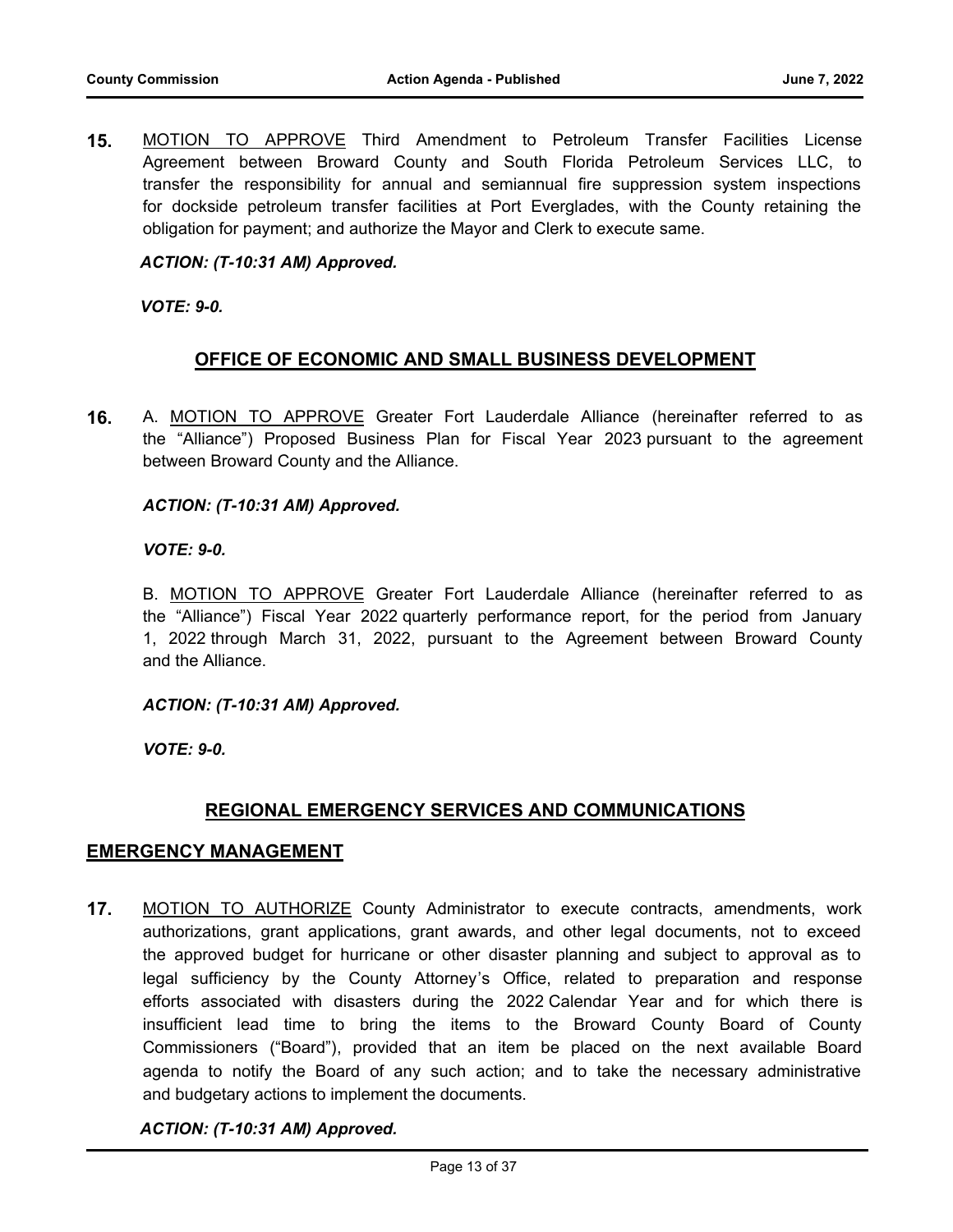*VOTE: 9-0.*

# **COUNTY ATTORNEY**

**18.** MOTION TO APPROVE settlement, including costs and attorney's fees, in the case of *Elvis Carranza vs. Broward County,* 17th Judicial Circuit Court Case No.: CACE20-002235 (05).

#### *ACTION: (T-10:31 AM) Approved.*

*VOTE: 9-0.*

**19.** MOTION TO APPROVE settlement, including costs and attorney's fees, in the case of *Broward County vs. Andrey Luis Beltran Sokolov, et al.*, 17th Judicial Circuit Court Case No.: CACE19-014436 (18).

*ACTION: (T-10:31 AM) Approved.*

*VOTE: 9-0.*

**20.** A. MOTION TO ADOPT Resolution, the title of which is as follows:

A RESOLUTION OF THE BOARD OF COUNTY COMMISSIONERS OF BROWARD COUNTY, FLORIDA, AUTHORIZING THE ASSESSMENT OF LIENS PURSUANT TO SECTION 153.67, FLORIDA STATUTES, AND SECTION 34-9 OF THE BROWARD COUNTY CODE OF ORDINANCES, AGAINST THE AFFECTED PARCELS AND PROPERTIES FOR UNPAID WATER AND WASTEWATER ACCOUNTS; AND PROVIDING FOR SEVERABILITY AND AN EFFECTIVE DATE.

*(Per the Tuesday Agenda Memorandum, the Board's consideration of this item is based on the Resolution as revised by the Additional Material distributed under this item.)*

*ACTION: (T-10:31 AM) Approved Resolution No. 2022-303 as amended with Regular Meeting Additional Material, dated June 7, 2022, submitted at the request of the County Attorney.*

*VOTE: 9-0.*

B. MOTION TO AUTHORIZE Office of the County Attorney to take all legal steps necessary on behalf of Broward County to recover all amounts owed to the County for unpaid water and wastewater service charges, together with costs, interest, and attorneys' fees, including negotiating, approving, and executing settlement agreements, subject to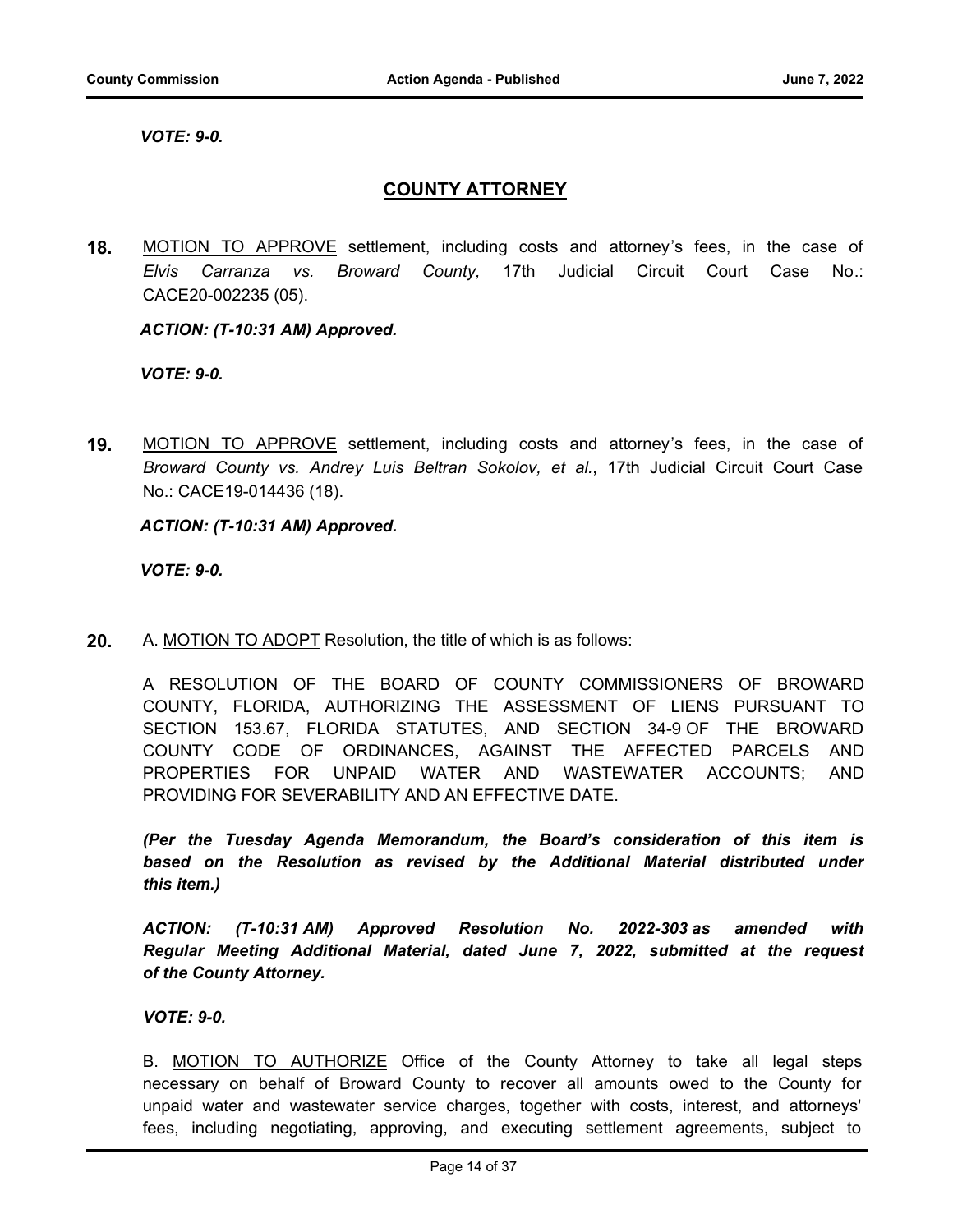approval by the County Administrator of any compromise that exceeds \$25,000; and to authorize the County Administrator to approve settlements of delinquent accounts for any amount where the compromise exceeds \$25,000 and the property owner consents to connect the property to the County's water or wastewater system, as applicable.

*(Per the Tuesday Agenda Memorandum, the Board's consideration of this item is*  based on the Resolution as revised by the Additional Material distributed under *this item.)* 

*ACTION: (T-10:31 AM) Approved as amended with Regular Meeting Additional Material, dated June 7, 2022, submitted at the request of the County Attorney.*

*VOTE: 9-0.*

# **REQUEST TO SET FOR PUBLIC HEARING**

**21.** MOTION TO ADOPT Resolution providing for Fiscal Year 2023 non-ad valorem assessment rates for the Fire Municipal Service Taxing Unit (MSTU), to transmit the proposed rates to the Property Appraiser's Office for inclusion on the Notice of Proposed Property Taxes and to set the Public Hearing to adopt the non-ad valorem assessment for September 8, 2022, at 5:01 p.m. at the Broward County Governmental Center.

#### *ACTION: (T-10:31 AM) Approved Resolution No. 2022-304.*

*VOTE: 9-0.*

# **RESILIENT ENVIRONMENT DEPARTMENT**

# **HOUSING FINANCE DIVISION**

**22.** MOTION TO APPROVE Line of Credit Agreement between Broward County (the "County") and the Southeast Florida Community Development Fund, Inc., a not-for-profit corporation organized under the laws of the State of Florida (the "Borrower") pursuant to which County is extending a revolving loan in an amount not to exceed \$1,000,000; for the purpose of financing the construction and/or equipping of single-family residential units in Broward County, Florida (the "Loan"); authorizing County Administrator to execute the Line of Credit Agreement in substantially the form attached as Exhibit 1, and related loan documents, each subject to approval as to form and legal sufficiency by the Office of the County Attorney; authorizing the County Administrator to take all necessary administrative and budgetary actions.

#### *ACTION: (T-10:31 AM) Approved.*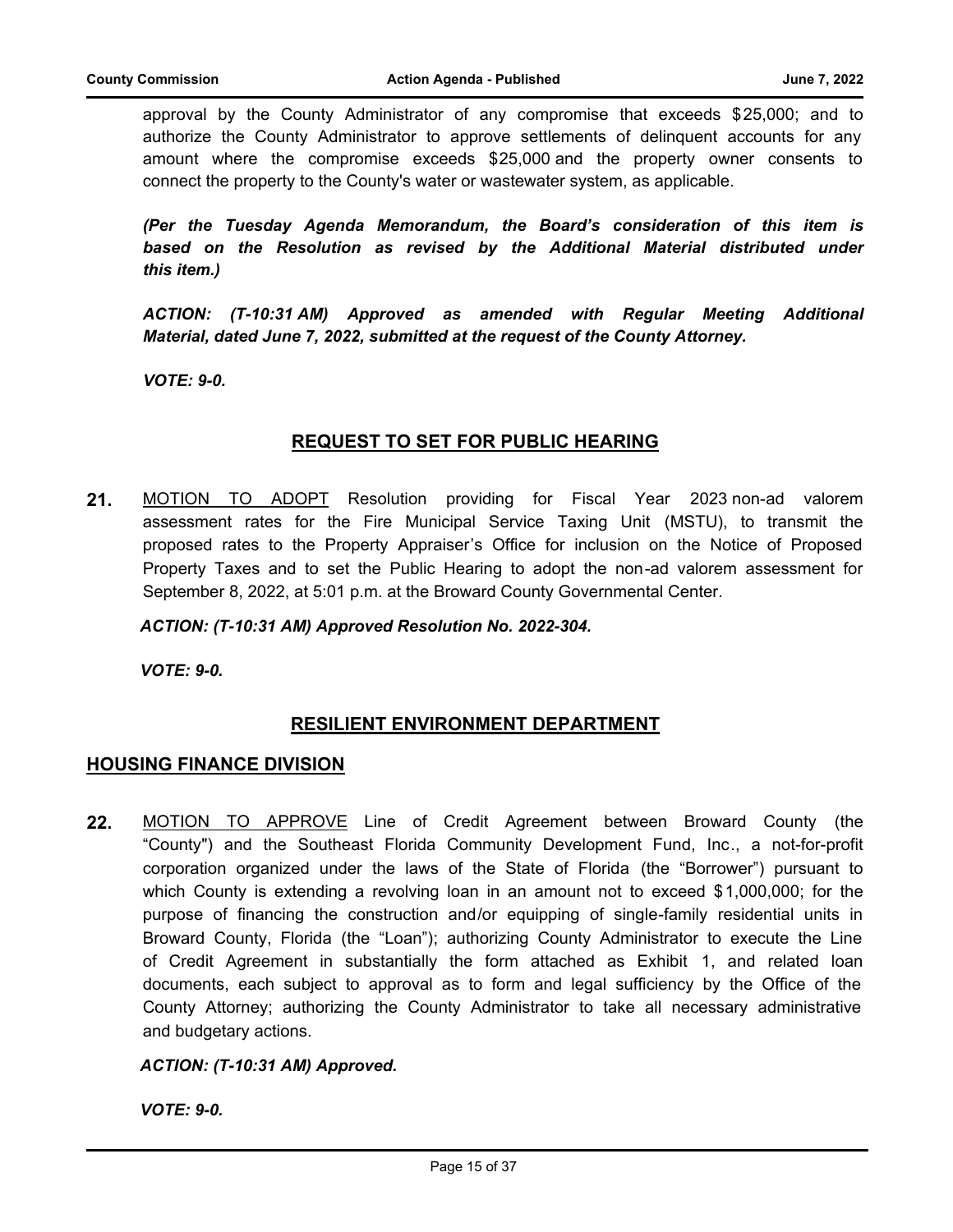**23.** MOTION TO AUTHORIZE County Administrator to execute agreements, subject to approval as to legal sufficiency by the Office of the County Attorney, related to a \$14 million gap financing loan to Douglas Gardens IV (400 units, 20 of which are market rate, for seniors) in the City of Pembroke Pines, Florida, representing a consolidation of two previously approved projects, Douglas Gardens IV at \$5 million (DGIV) and Douglas Gardens VI at \$9 million (DGVI), into one project which will result in material benefits to the development; and authorizing the County Administrator to take the necessary administrative and budgetary actions. **(Commission District 7)**

# *ACTION: (T-10:31 AM) Approved.*

#### *VOTE: 9-0.*

**24.** A. MOTION TO APROVE First Amendment to Agreement between Broward County and City of Hollywood providing for the administration of additional funds for the City 's First Time Homebuyer Purchase Assistance (FTHPA) program, with an additional administration fee payable to the County in the amount of \$339,997, with a four-year term extension; authorizing the Mayor and Clerk to execute same; and authorizing the County Administrator to take necessary administrative and budgetary actions and to execute non-monetary amendments to the agreement, subject to approval as to legal sufficiency by the Office of the County Attorney.

#### *(Commissioner Furr pulled this item from the Consent Agenda.)*

#### *ACTION: (T-10:33 AM) Approved. (Refer to minutes for full discussion.)*

*VOTE: 9-0.*

B. MOTION TO ADOPT budget Resolution within the General Fund to appropriate unanticipated revenue in the amount of \$20,000 for the remainder of Fiscal Year 2022 for continued administration and implementation of the City of Hollywood's FTHPA program; and authorizing the County Administrator to take the necessary administrative and budgetary actions to allocate and implement subsequent partial awards in an amount not to exceed a total additional amount of \$339,997 for up to four years. **(Commission District 6)**

*(Commissioner Furr pulled this item from the Consent Agenda.)*

*ACTION: (T-10:33 AM) Approved Resolution No. 2022-305. (Refer to minutes for full discussion.)*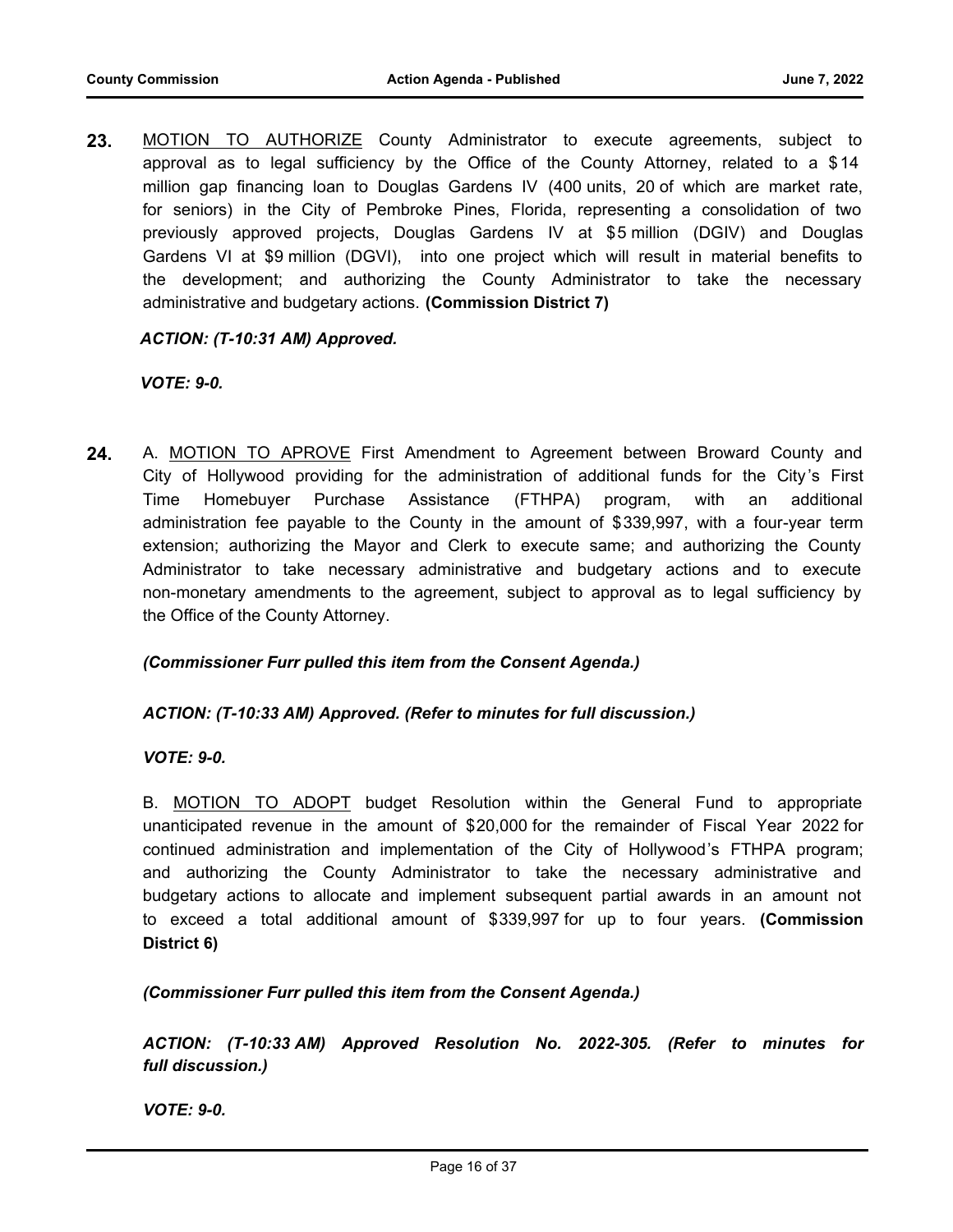# **FINANCE AND ADMINISTRATIVE SERVICES DEPARTMENT**

# **ACCOUNTING DIVISION**

**25.** MOTION TO FILE following Audit Reports and Examination Report:

A. North Regional Transmission, Treatment and Disposal System of Broward County, Florida, Schedule of Large User Reserve Capacity and Debt Service Allocation and Schedule of Large User Annual Adjustments, Fiscal Year ended September 30, 2021.

#### *ACTION: (T-10:31 AM) Approved.*

#### *VOTE: 9-0.*

B. Regional Raw Water System of Broward County, Florida, Schedule of Large User Annual Adjustments, Fiscal Year ended September 30, 2021.

#### *ACTION: (T-10:31 AM) Approved.*

#### *VOTE: 9-0.*

C. Broward County, Florida, Statement of County Funded Court-Related Functions, Section 29.0085, Florida Statutes, Fiscal Year ended September 30, 2021.

#### *ACTION: (T-10:31 AM) Approved.*

*VOTE: 9-0.*

D. Broward County, Florida, Landfill Management Escrow Account, Schedule of Activity and Balances, Fiscal Year ended September 30, 2021.

#### *ACTION: (T-10:31 AM) Approved.*

#### *VOTE: 9-0.*

E. Broward County, Florida, Transportation Department, Report of Independent Certified Public Accountants on Applying Agreed-Upon Procedures for Federal Funding Allocation Data (IAS-FFA), Fiscal Year ended September 30, 2021.

#### *ACTION: (T-10:31 AM) Approved.*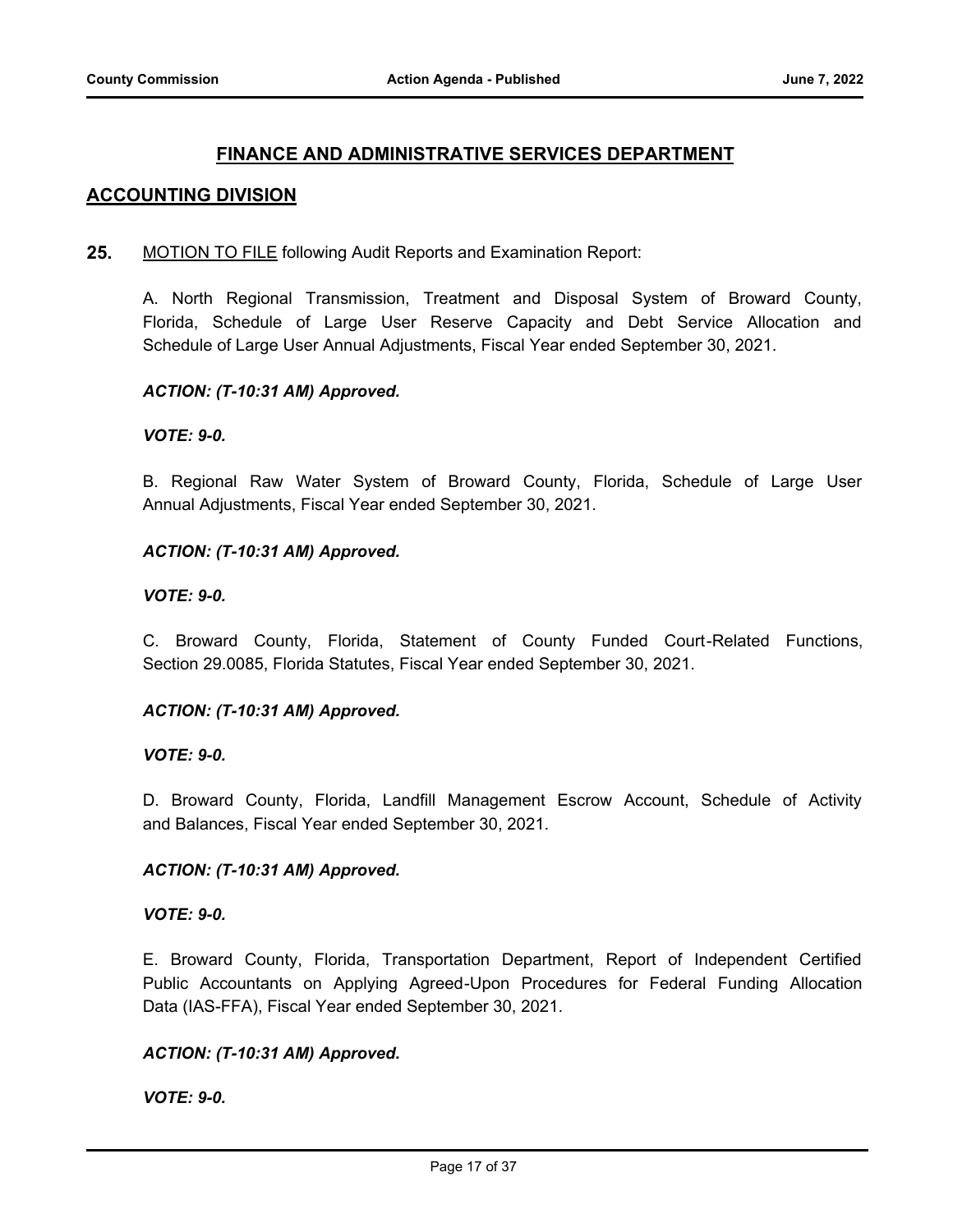F. Broward County Aviation Department, Report on Passenger Facility Charge Program in Accordance with the Passenger Facility Charge Audit Guide for Public Agencies, Fiscal Year ended September 30, 2021.

# *ACTION: (T-10:31 AM) Approved.*

*VOTE: 9-0.*

**26.** MOTION TO APPROVE travel for more than five County employees from the Libraries Division to attend the same non-local event.

# *(A member of the public pulled this item from the Consent Agenda.)*

*ACTION: (T-10:46 AM) Approved. (Refer to minutes for full discussion.)*

*VOTE: 9-0.*

# **ENTERPRISE TECHNOLOGY SERVICES**

**27.** A. MOTION TO APPROVE Registration Services Agreement between Broward County and American Registry for Internet Numbers, Ltd. (ARIN), for legacy internet protocol (IP) address registrations and related services, in the estimated annual amount of \$ 150, for the Enterprise Technology Services Division; and authorize Mayor and Clerk to execute same.

#### *ACTION: (T-10:31 AM) Approved.*

*VOTE: 9-0.*

B. MOTION TO AUTHORIZE the Chief Information Officer to approve and execute any related documents or click-thru agreements with ARIN as may be required to maintain the services provided under the Registration Services Agreement during the term of the agreement, subject to review by the County Attorney's Office for legal sufficiency and provided there is no additional cost to the County.

#### *ACTION: (T-10:31 AM) Approved.*

*VOTE: 9-0.*

**28.** MOTION TO APPROVE First Amendment to Software License, Maintenance, and Support Agreement between Broward County and Center for Internet Security, Inc., to extend the agreement for managed intrusion detection system monitoring and related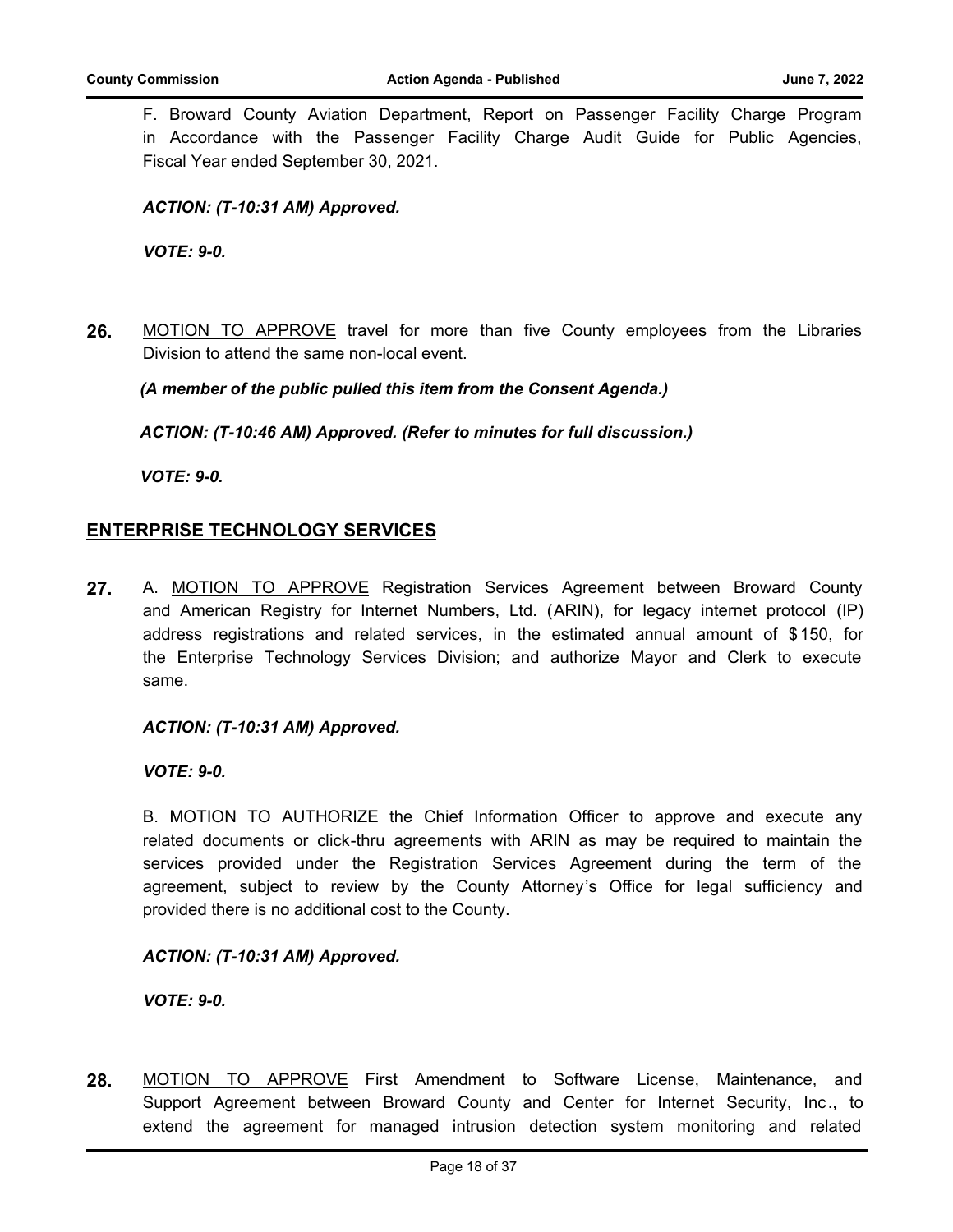services, for up to five additional one-year terms; and to authorize Mayor and Clerk to execute same.

*ACTION: (T-10:31 AM) Approved.*

*VOTE: 9-0.*

### **HUMAN RESOURCES DIVISION**

**29.** MOTION TO APPROVE Second Amendment to Agreement between Broward County and Standard Insurance Company, for Group Life and Related Insurance for Broward County Employees, RFP No. GEN2117791P1, increasing the premium rates by 7% and exercising the Second Renewal Term commencing January 1, 2023, and ending December 31, 2024; and authorize the Mayor and Clerk to execute same.

#### *ACTION: (T-10:31 AM) Approved.*

*VOTE: 9-0.*

**30.** MOTION TO APPROVE amendment to Collective Bargaining Agreement between Board of County Commissioners of Broward County, Florida and Amalgamated Transit Union, AFL-CIO-CLC - Local 1267, representing the County's Mass Transit employees, for Fiscal Years 2020/2021, 2021/2022, 2022/2023; to resolve bargaining for amending wages for Fiscal Year 2021/2022 in the current agreement; delegate authority to the Director of the Human Resources Division to execute Letters of Understanding, if necessary; and authorize the Mayor to execute the Agreement.

*ACTION: (T-10:31 AM) Approved.*

*VOTE: 9-0.*

#### **PURCHASING DIVISION**

For County Administration - Parks And Recreation Division

**31.** MOTION TO AWARD open-end contract to single bidder, King's Cup, Inc., for Concession Food Items, Bid No. OPN2124277B1, for the Parks and Recreation Division, with an initial one-year estimated amount of \$258,205, and authorize the Director of Purchasing to renew the contract for two one-year periods, for a three-year potential estimated amount of \$774,615.

#### *ACTION: (T-10:31 AM) Approved.*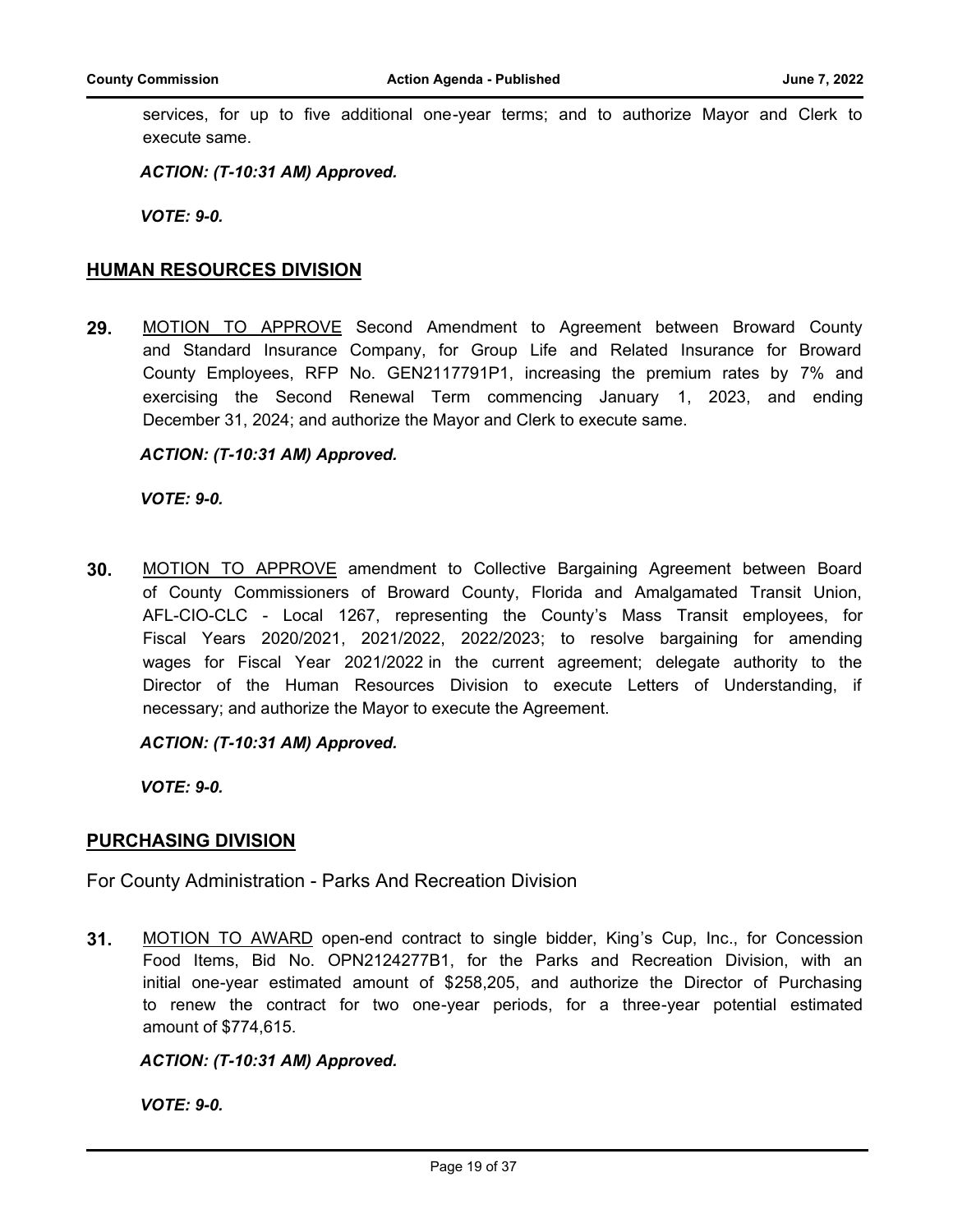For Finance And Administrative Services Department

**32.** MOTION TO AWARD open-end contract to low responsive, responsible bidder, Juniper Landscaping of Florida, LLC dba Juniper, for Greenways and Miscellaneous Landscaping Maintenance, Bid No. BLD2123333B1, for the Highway and Bridge Maintenance Division, in the annual estimated amount of \$1,300,270, which includes allowances for miscellaneous services, parts and materials, and permits and fees in the annual estimated amount of \$97,000; and authorize the Director of Purchasing to renew the contract for two one-year periods, for a three-year potential estimated amount of \$3,900,810.

*ACTION: (T-10:31 AM) Approved.*

*VOTE: 9-0.*

For Port Everglades Department

**33.** MOTION TO AWARD open-end contract to low responsive, responsible bidder, Pfeifer Wire Rope & Lifting Technology, Inc., for Wire Rope for Cranes, Bid No. OPN2123956B1, for the Broward County Port Everglades Department, in the initial one-year estimated amount of \$381,927; and authorize the Director of Purchasing to renew the contract for two one-year periods, for a three-year potential amount of \$1,145,781.

*ACTION: (T-10:31 AM) Approved.*

*VOTE: 9-0.*

For Transportation Department

**34.** MOTION TO AWARD open-end contract to two responsive, responsible bidders, ABC Bus, Inc. and CoachCrafters, Inc., for Paint and Body Repairs for Transit Buses, Bid No. TRN2123888B1, for Broward County Transportation Department, in the estimated annual amount of \$2,270,363, and authorize the Director of Purchasing to renew the contract for two one-year periods, for a potential three-year estimated amount of \$6,811,089.

#### *ACTION: (T-10:31 AM) Approved.*

*VOTE: 9-0.*

# **RECORDS, TAXES, AND TREASURY DIVISION**

**35.** MOTION TO APPROVE escheating of three properties classified as Lands Available for Taxes to the Broward County Board of County Commissioners pursuant to Section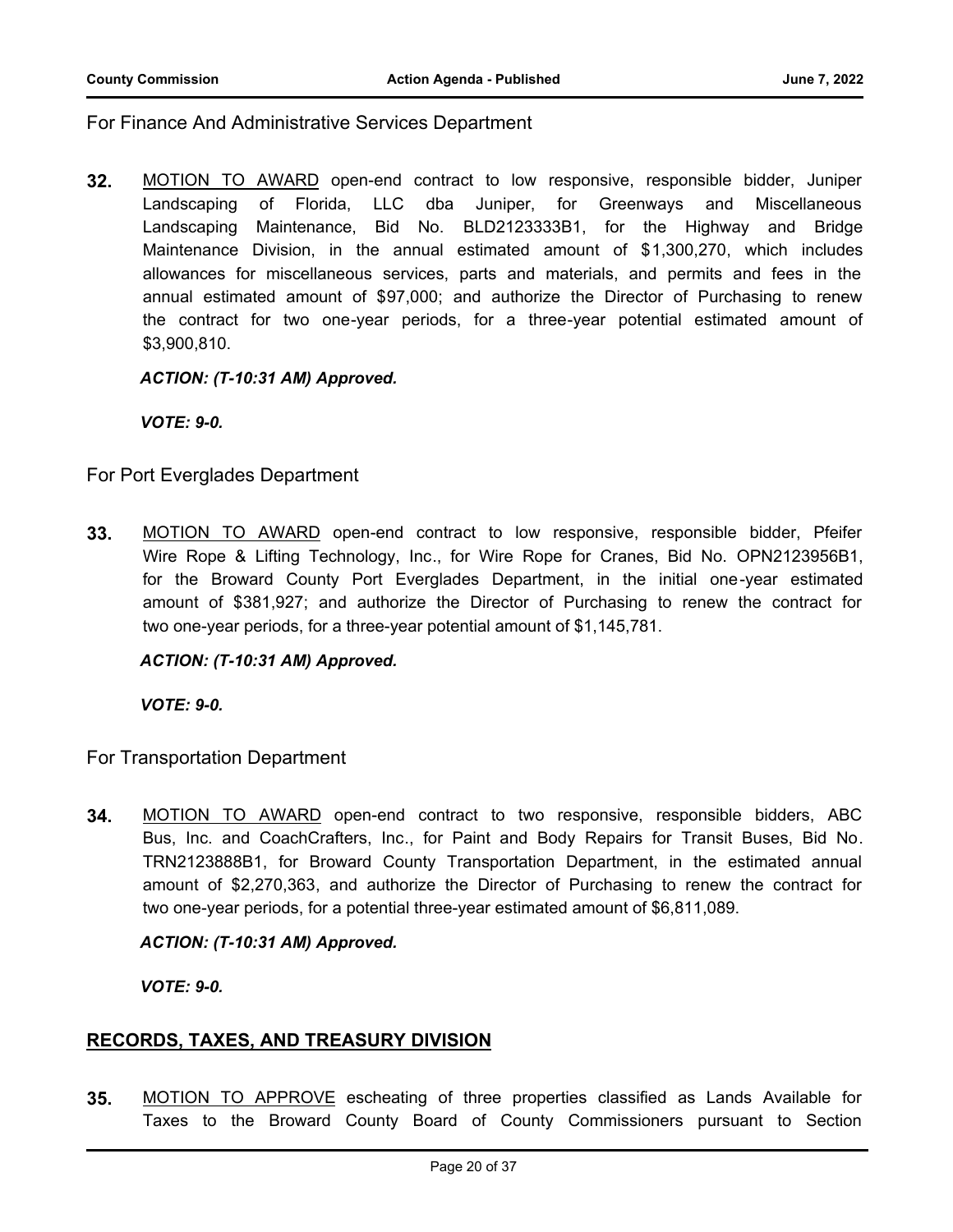197.502, Florida Statutes.

*ACTION: (T-10:31 AM) Approved.*

*VOTE: 9-0.*

**36.** A. MOTION TO APPROVE minutes of the 10 a.m. Broward County Board of County Commissioners meetings of October 19, November 4, November 16, December 7, and December 14, 2021; and January 25, February 8, February 22, and March 1, 2022.

# *ACTION: (T-10:31 AM) Approved.*

*VOTE: 9-0.*

B. MOTION TO APPROVE FOR FILING supplemental papers pertaining to the plats and other items that were approved in prior years.

#### *ACTION: (T-10:31 AM) Approved.*

*VOTE: 9-0.*

C. MOTION TO APPROVE destruction of Board of County Commission minutes and supporting documents, which have been imaged and have met retention requirements consistent with the General Records Schedule GS1-SL, established by the Division of Library and Information Services of the State of Florida for local government agencies.

#### *ACTION: (T-10:31 AM) Approved.*

#### *VOTE: 9-0.*

D. MOTION TO FILE quarterly report, January 2022 through March 2022, of all Ordinances and Resolutions filed by cities and outside agencies.

#### *ACTION: (T-10:31 AM) Approved.*

*VOTE: 9-0.*

**37.** A. MOTION TO APPROVE cancellation of warrants from Central Account No. xxxxxxxxx3785, Tax Refund Account No. xxxxxxxxx9850, Tax Redemption Account No. xxxxxxxxx0916, and Self-Insurance Account No. xxxxxxxxx0518, due to having a stale date, being unclaimed, or not being negotiated.

#### *(Commissioner Moskowitz pulled this item from the Consent Agenda.)*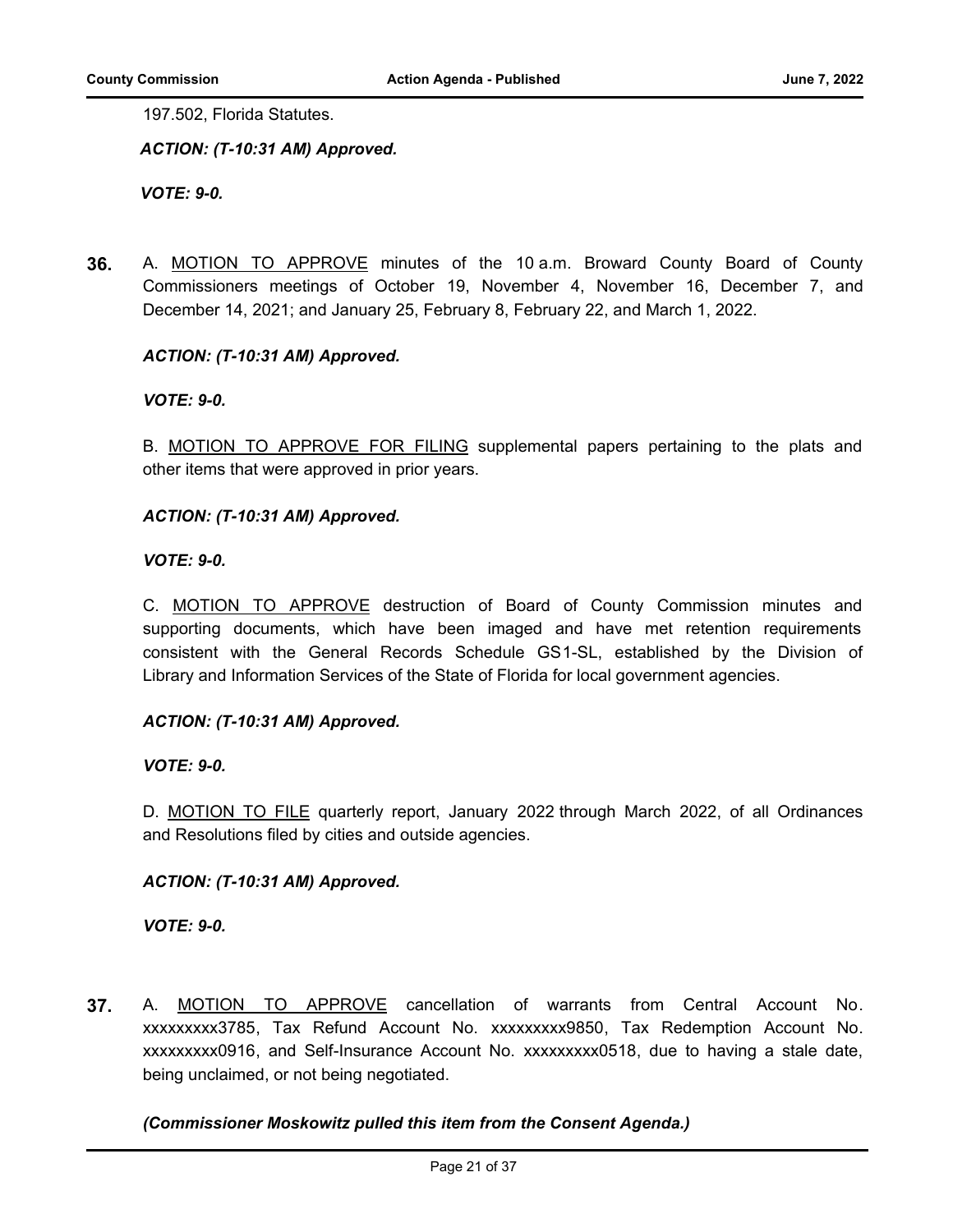*ACTION: (T-10:32 AM) Approved. (Refer to minutes for full discussion.)*

*VOTE: 8-0. Commissioner Moskowitz abstained from voting and was out of the room during the vote.*

B. MOTION TO APPROVE cancellation of warrants from Central Account No. xxxxxxxxx3785, Tax Refund Account No. xxxxxxxxx9850, and Self-Insurance Account No. xxxxxxxxx0518 due to being voided. Checks have been reissued.

*(Commissioner Moskowitz pulled this item from the Consent Agenda.)*

*ACTION: (T-10:32 AM) Approved. (Refer to minutes for full discussion.)*

*VOTE: 8-0. Commissioner Moskowitz abstained from voting and was out of the room during the vote.*

# **BROWARD MUNICIPAL SERVICES DISTRICT**

**38.** MOTION TO APPROVE Purchase and Sale Agreement ("Agreement") between Broward County ("Purchaser") and Hans P. Volkmeier ("Seller") for the purchase of property located at NW 27th Avenue in Fort Lauderdale from Hans P. Volkmeier at a purchase price of \$15,000; authorize the Mayor or Vice-Mayor to execute the Agreement and the County Administrator to attest to same; and authorize the Director of Real Estate Development to execute and process normal and customary title closing documents . **(Commission District 8)**

*ACTION: (T-10:31 AM) Approved.*

*VOTE: 9-0.*

**39.** MOTION TO APPROVE Second Amendments to the Agreements for the Library of Professional Services for the Broward Municipal Services District (RFP No. R211976R1) with up to the 12 vendors currently contracted with the County in substantially the form of Exhibit 1; and to authorize the County Administrator to execute same with any required modifications, provided such modifications do not impose an additional material financial risk on the County, and subject to review and approval as to legal sufficiency by the Office of the County Attorney.

*ACTION: (T-10:31 AM) Approved.*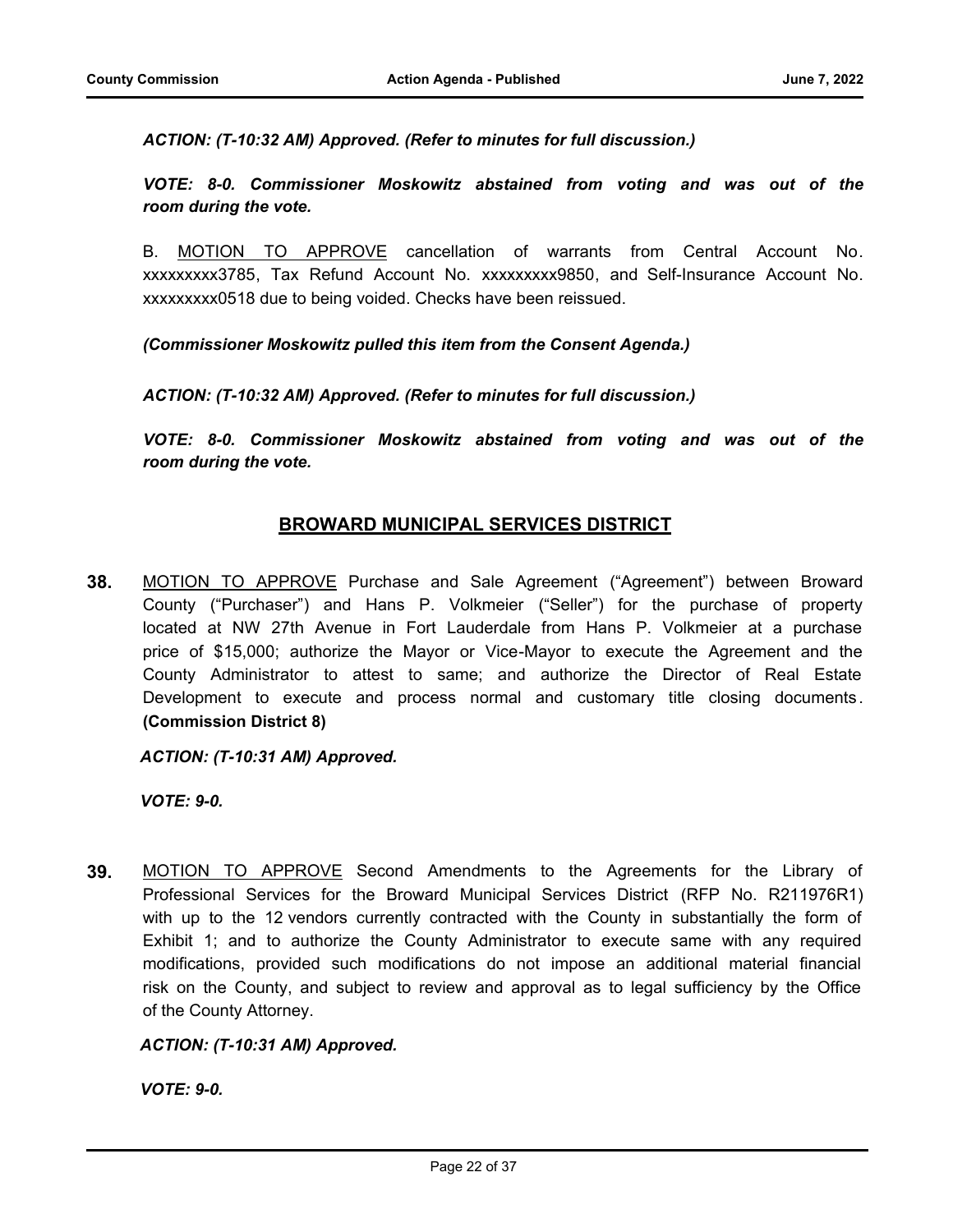**40.** A. MOTION TO AUTHORIZE County Administrator to execute an agreement, with Central County Community Development Corporation (CCCDC), a Florida nonprofit, wholly owned subsidiary of the Urban League of Broward, to fund \$120,000 to the CCCDC for the development gap of three new affordable single family homes in the Broward Municipal Services District (BMSD); and authorizing the County Administrator to take the necessary administrative and budgetary actions to allocate and implement the funding within the Affordable Housing Trust Fund in the amount of \$120,000. This document was prepared and approved by the Office of the County Attorney.

#### *ACTION: (T-10:31 AM) Approved.*

#### *VOTE: 9-0.*

B. MOTION TO ADOPT budget Resolution to appropriate funds within the Affordable Housing Trust Fund in the amount of \$120,000 for the housing development gap of three new affordable single family homes in the BMSD being developed by CCCDC. **(Commission District 8)**

*ACTION: (T-10:31 AM) Approved Resolution No. 2022-306.*

*VOTE: 9-0.*

**\* \* \* \* \* \* \* \* \* \* \* \* \* \* \* \* \* \* \* \* \* \* \* \* \* \* \* \* \* \* \* \* \* \* \* \* \* \* \* \* \* \* \* \* \* \* \* \* \* \* \* \* \* \* \* \* \* \* \* \* \* \* \* \* \* \* \* \* \* \* \* \* \* \* \* \* \* \* \* \* \* \* \* \* \* \* \* \* \* \* \* \* \* \* \* \* \* \* \* \* \* \***

# **QUASI-JUDICIAL CONSENT HEARING**

#### **RESILIENT ENVIRONMENT DEPARTMENT**

#### **URBAN PLANNING DIVISION**

**41.** MOTION TO APPROVE plat note amendment to Corporate Park at Cypress Creek (157-MP-80). **(Commission District 8)**

*ACTION: (T-10:31 AM) Approved the plat note amendment subject to staff's recommendations as outlined in the Development Review Report for a Plat Note Amendment.*

*VOTE: 9-0.* 

**42.** MOTION TO APPROVE plat entitled Blazing Trail Plat (002-UP-21). **(Commission District 2)**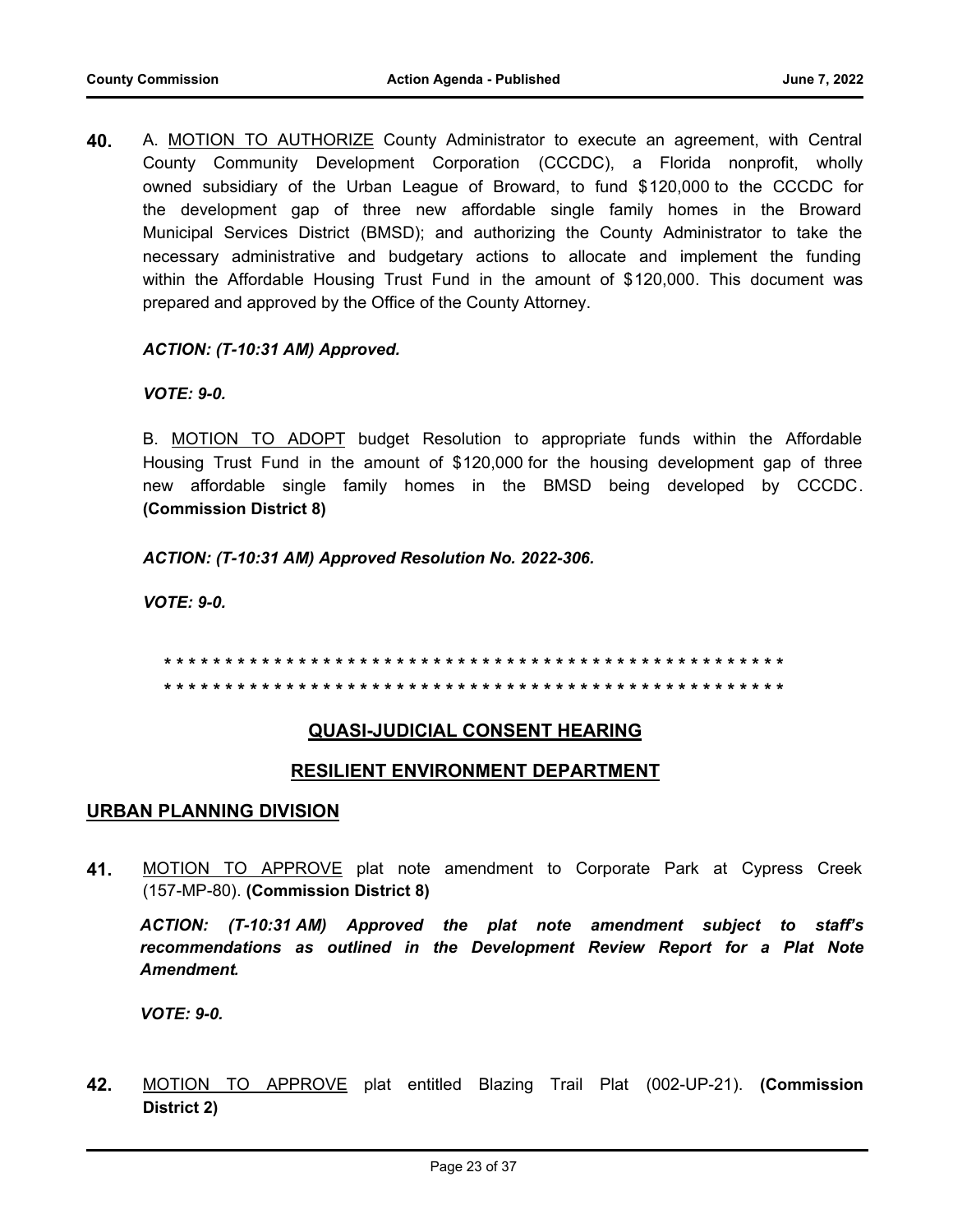*ACTION: (T-10:31 AM) Approved the plat subject to staff's recommendations as outlined in the Development Review Report for a New Plat.*

*VOTE: 9-0.*

**43.** MOTION TO APPROVE plat entitled Kingfisher Reserve (019-MP-20). **(Commission District 5)**

*ACTION: (T-10:31 AM) Approved the plat subject to staff's recommendations as outlined in the Development Review Report for a New Plat.*

*VOTE: 9-0.*

**44.** MOTION TO APPROVE plat note amendment to TP Prospector (017-MP-20). **(Commission District 8)**

*ACTION: (T-10:31 AM) Approved the plat note amendment subject to staff's recommendations as outlined in the Development Review Report for a Plat Note Amendment.*

*VOTE: 9-0.* 

**45.** MOTION TO APPROVE plat entitled BESAY (032-MP-21). **(Commission District 5)**

*ACTION: (T-10:31 AM) Approved the plat subject to staff's recommendations as outlined in the Development Review Report for a New Plat.*

*VOTE: 9-0.*

#### **END OF QUASI-JUDICIAL CONSENT HEARING**

**\* \* \* \* \* \* \* \* \* \* \* \* \* \* \* \* \* \* \* \* \* \* \* \* \* \* \* \* \* \* \* \* \* \* \* \* \* \* \* \* \* \* \* \* \* \* \* \* \* \* \* \* \* \* \* \* \* \* \* \* \* \* \* \* \* \* \* \* \* \* \* \* \* \* \* \* \* \* \* \* \* \* \* \* \* \* \* \* \* \* \* \* \* \* \* \* \* \* \* \* \* \***

# **COUNTY ADMINISTRATION**

# **INTERGOVERNMENTAL AFFAIRS/BOARDS SECTION**

- **46.** A. MOTION TO APPOINT following nominees to the HIV Health Services Planning Council in the specified categories:
	- 1. Andrea Lanear in the "Non-affiliated Consumer" category
	- 2. Semi Spencer in the "Non-affiliated Consumer" category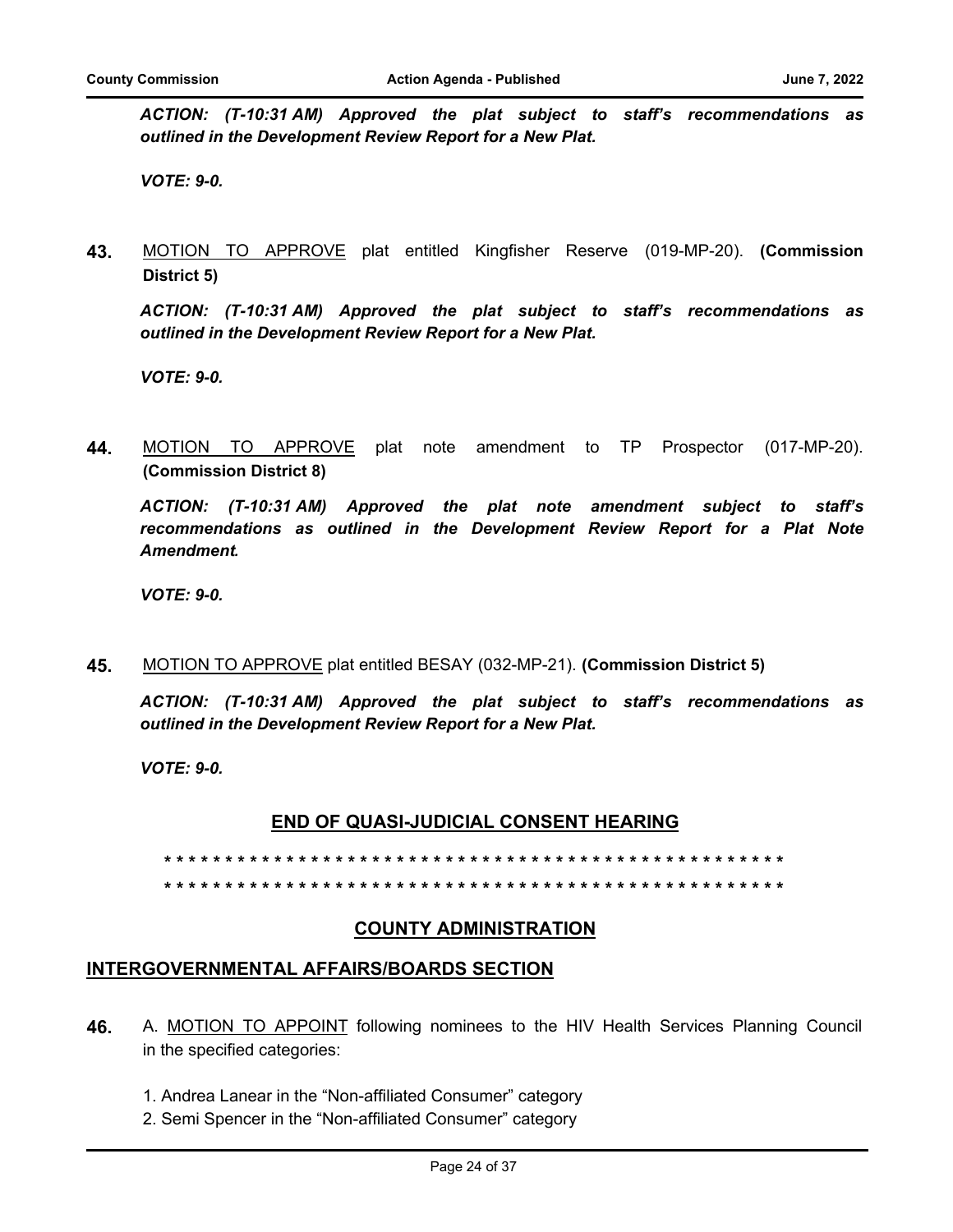3. Shawn Jackson a.k.a. Shawn Tinsley in the "Hospital/Healthcare Planning Agencies" category

4. Johanne Casseus in the "Health Care Provider" category

5. Vincent Foster in the "Part C Grantee" category

### *ACTION: (T-10:31 AM) Approved.*

*VOTE: 9-0.*

B. MOTION TO APPROVE waiver of conflict under Section 112.313(7)(a), Florida Statutes for Shawn Jackson a.k.a. Shawn Tinsley and Johanne Casseus who hold employment or contractual relationship with an entity who receives funds from Broward County.

#### *ACTION: (T-10:31 AM) Approved.*

*VOTE: 9-0.*

- **47.** MOTION TO ACCEPT nominations to appoint or reappoint members to the following boards:
	- 1. Animal Care Advisory Committee (one position)
	- 2. Climate Change Task Force (four positions)
	- 3. Community Action Agency Advisory Board (one position)
	- 4. Health Facilities Authority (one position)
	- 5. Housing Council (two positions)
	- 6. Medical Marijuana Advisory Board (one position)
	- 7. Unsafe Structures Board (five positions)

*ACTION: (T-10:31 AM) Approved.*

*VOTE: 9-0.*

# **REAL PROPERTY SECTION**

**48.** MOTION TO APPROVE Easement granting Florida Power & Light Company a perpetual, non-exclusive underground and overhead utility easement on a portion of County -owned property located at 3600 West Sample Road in Coconut Creek, Florida; authorize the Mayor and Clerk to execute the Easement; and authorize recordation of same. **(Commission District 2)**

*ACTION: (T-10:31 AM) Approved.*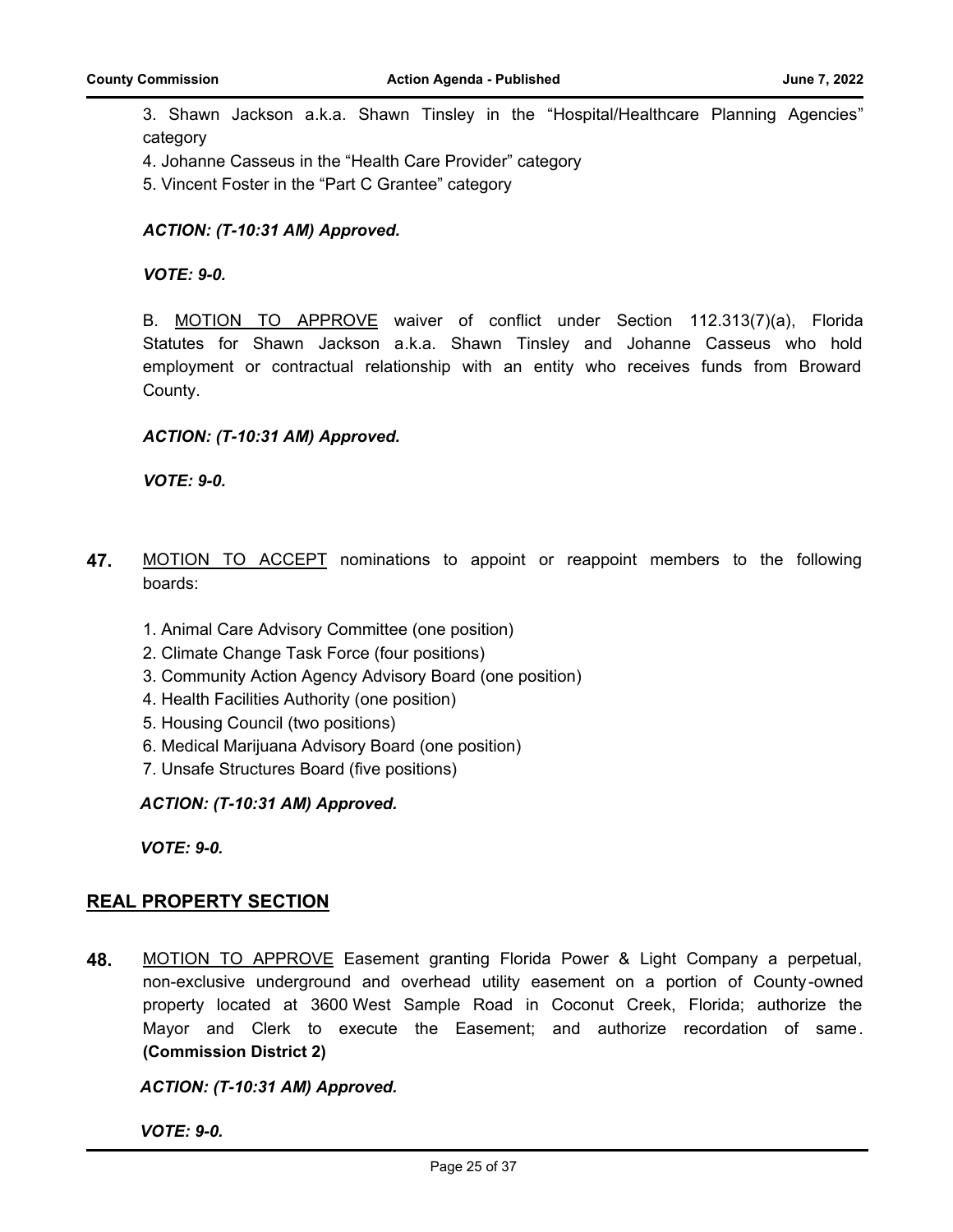**49.** MOTION TO APPROVE Corrective Quit Claim Deed for a property located in the Town of Lauderdale-by-the-Sea conveyed from Broward County (Grantor) to the Florida Department of Transportation (Grantee); correcting a scrivener's error in the property's legal description; authorizing the Mayor and Clerk to execute the Corrective Quit Claim Deed and authorizing recordation of same. **(Commission District 4)**

# *ACTION: (T-10:31 AM) Approved.*

*VOTE: 9-0.*

**50.** MOTION TO ADOPT Resolution approving certain Quit Claim Deeds conveying County-owned parcels located in the City of Tamarac to the City of Tamarac; authorizing the Mayor and Clerk to execute said Quit Claim Deeds and authorizing recordation of same. **(Commission District 3)**

#### *ACTION: (T-10:31 AM) Approved Resolution No. 2022-307.*

*VOTE: 9-0.*

**51.** MOTION TO APPROVE Purchase and Sale Agreement ("Agreement") between Broward County (Seller) and Anthony Rodriguez (Purchaser), for the sale of surplus real property located at NW 38th Court in the Town of Davie at a purchase price of \$8,000, plus closing costs; authorize Mayor and Clerk to execute the Agreement and Quit Claim Deed and authorize recordation of the Quit Claim Deed; and authorize the Director of Real Estate Development to execute and process normal and customary title closing documents . **(Commission District 5)**

*ACTION: (T-10:31 AM) Approved.*

*VOTE: 9-0.*

**52.** MOTION TO ADOPT Resolution authorizing conveyance by Quit Claim Deed of a parcel of land not suitable for development that escheated to Broward County for delinquent real estate taxes, to the City of Hallandale Beach; authorizing the Mayor and Clerk to execute said Quit Claim Deed and authorizing recordation of same. **(Commission District 6)**

#### *ACTION: (T-10:31 AM) Approved Resolution No. 2022-308.*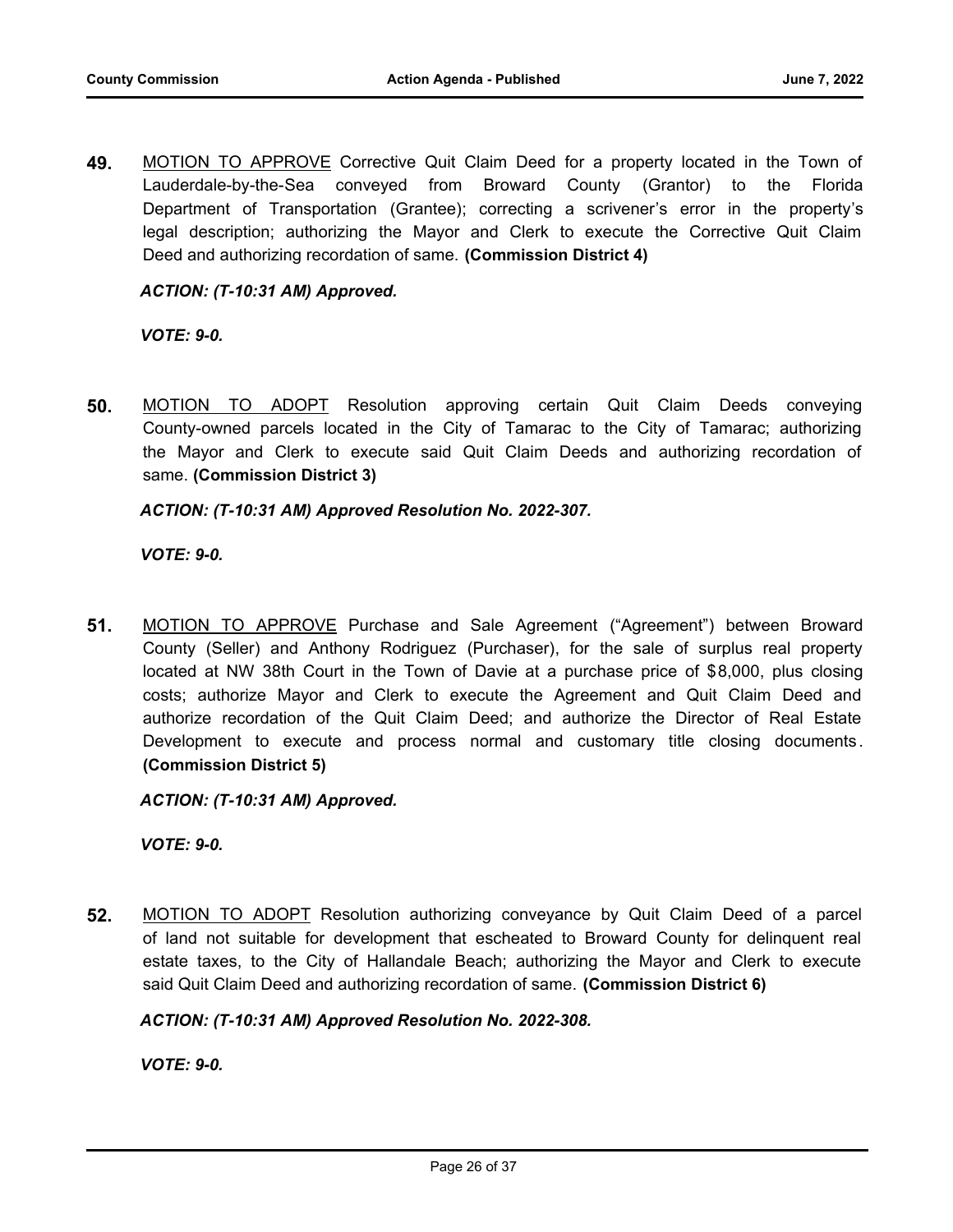**53.** MOTION TO APPROVE Easement granting Florida Power & Light Company a perpetual, non-exclusive underground utility easement on a portion of County-owned property located at 900 North Flamingo Road in Pembroke Pines, Florida; authorize the Mayor and Clerk to execute the Easement; and authorize recordation of same. **(Commission District 1)**

*ACTION: (T-10:31 AM) Approved.*

*VOTE: 9-0.*

**54.** MOTION TO APPROVE Easement granting Florida Power & Light Company a perpetual, non-exclusive underground and overhead utility easement on a portion of County -owned property located at 2995 North Dixie Highway in Oakland Park, Florida; authorize the Mayor and Clerk to execute the Easement; and authorize recordation of same. **(Commission District 4)**

*ACTION: (T-10:31 AM) Approved.*

*VOTE: 9-0.*

# **COUNTY COMMISSION**

**55.** A. MOTION TO APPROVE preventive heart and cancer health care screenings pilot project for qualified Broward County residents ("Pilot Project"); to direct and authorize the County Administrator to implement the Pilot Project in accordance with the plan ("Plan") (Exhibit 1) developed by Broward County's consultant Dr. Claudio Smuclovisky with coordinating review by North Broward Hospital District ("Broward Health"), South Broward Hospital District ("Memorial Healthcare System"), Holy Cross Health, and Cleveland Clinic of Florida, including authority to procure any necessary goods or services from vendors or consultants to implement the Pilot Project and authority to negotiate and execute any necessary agreements or amendments, subject to all contracts being approved as to legal sufficiency by the Office of the County Attorney, up to a maximum total cost to the County of \$10 million (inclusive of all administrative costs); to direct the County Administrator to take all budgetary actions necessary to fund the Pilot project; and to waive the Broward County Procurement Code to the extent necessary to permit the County Administrator to efficiently and expeditiously implement the Pilot Project in accordance with the Plan, finding that the proposed Pilot Project is exempt under Section 21.5 of the Procurement Code and that waiver of the Procurement Code for any related necessary goods or services is reasonable and in the best interest of the County.

# *(Commissioner Rich pulled this item from the Consent Agenda.)*

*ACTION: (T-10:48 AM) Approved. (Refer to minutes for full discussion.) (See Regular Meeting Additional Material, dated June 7, 2022, submitted at the request of Office of the County Attorney.)*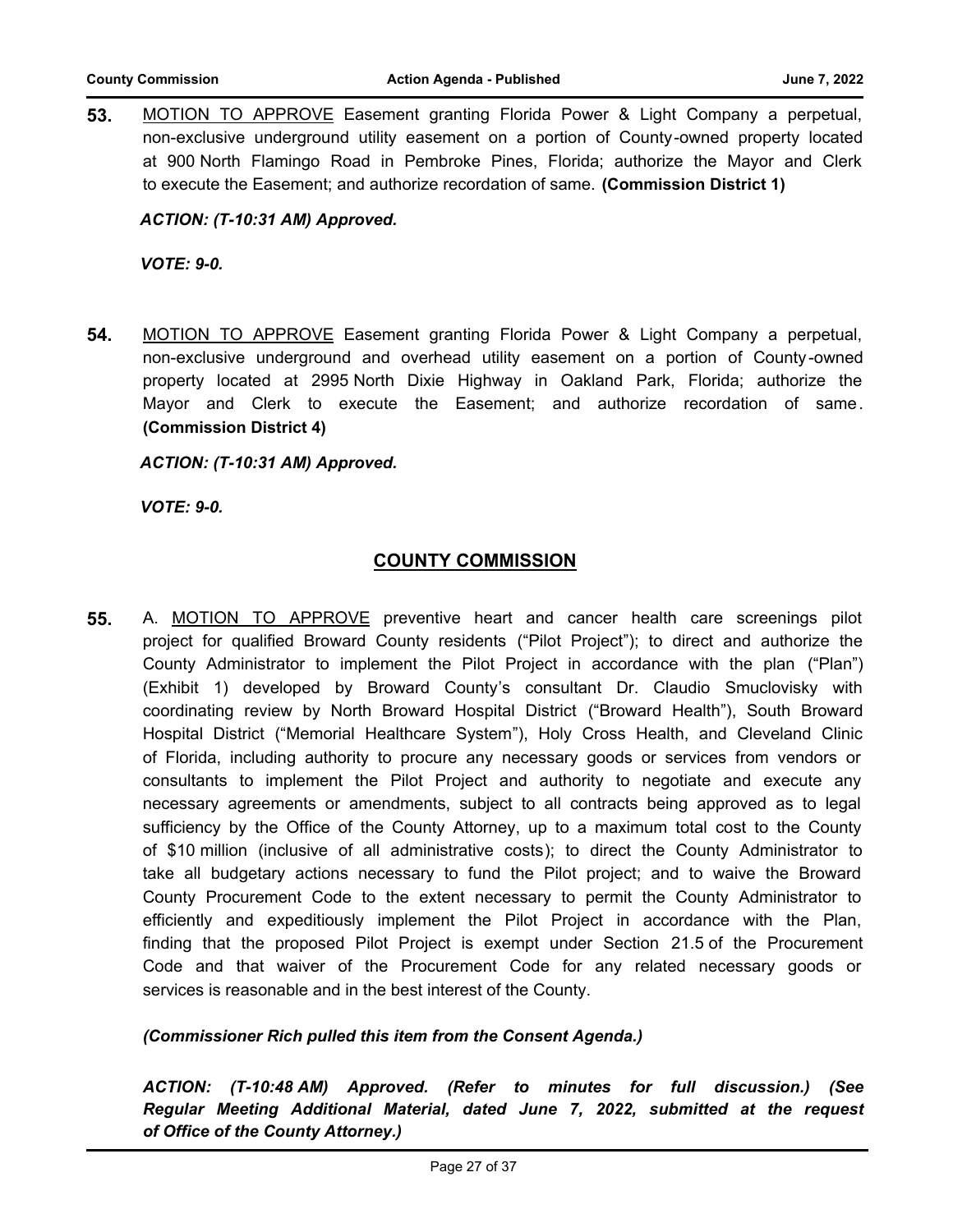### *VOTE: 8-1. Commissioner Rich voted no.*

B. MOTION TO ADOPT budget Resolution transferring \$10 million, which has already set aside in the current (Fiscal Year 22) budget by County Administration, within the General Fund to provide one-time funding for the Pilot Project. (Commissioner Bogen)

*(Commissioner Rich pulled this item from the Consent Agenda.)*

*ACTION: (T-10:48 AM) Approved Resolution No. 2022-309. (Refer to minutes for full discussion.) (See Regular Meeting Additional Material, dated June 7, 2022, submitted at the request of Office of the County Attorney.)*

*VOTE: 8-1. Commissioner Rich voted no.*

### **\* \* \* \* \* \* \* \* \* \* \* \* \* \* \* \* \* \* \* \* \* \* \* \* \* \* \* \* \* \* \* \* \* \* \* \* \* \* \* \* \* \* \* \* \* \* \* \* \* \* \* \* \* \* \* \* \* \* \* \* \* \* \* \* \* \* \* \* \* \* \* \* \* \* \* \* \* \* \* \* \* \* \* \* \* \* \* \* \* \* \* \* \* \* \* \* \* \* \* \* \* \***

# **PUBLIC HEARING**

**56.** MOTION TO ENACT Ordinance, the title of which is as follows: **(Continued from May 10, 2022 Item No. 42)**

AN ORDINANCE OF THE BOARD OF COUNTY COMMISSIONERS OF BROWARD COUNTY, FLORIDA, PERTAINING TO PRIVATE PARKING TICKETS; REPEALING SECTION 20-164.2 OF THE BROWARD COUNTY CODE OF ORDINANCES ("CODE"); AMENDING SECTION 8½-16 OF THE CODE REGARDING CIVIL PENALTIES FOR VIOLATIONS OF SECTION 20-164.2; AND PROVIDING FOR SEVERABILITY, INCLUSION IN THE CODE, AND AN EFFECTIVE DATE.

(Sponsored by the Board of County Commissioners)

*ACTION: (T-10:56 AM) The Board continued this item to the next Commission meeting. (Refer to minutes for full discussion.)*

*VOTE: 9-0.*

**57.** MOTION TO ENACT Ordinance, the title of which is as follows:

AN ORDINANCE OF THE BOARD OF COUNTY COMMISSIONERS OF BROWARD COUNTY, FLORIDA, PERTAINING TO EMERGENCY MEDICAL SERVICES; AMENDING VARIOUS SECTIONS OF CHAPTER 3½ OF THE BROWARD COUNTY CODE OF ORDINANCES ("CODE"); ADDING A NEW CLASSIFICATION OF SERVICE; AMENDING APPLICATION REQUIREMENTS FOR ADVANCED LIFE SUPPORT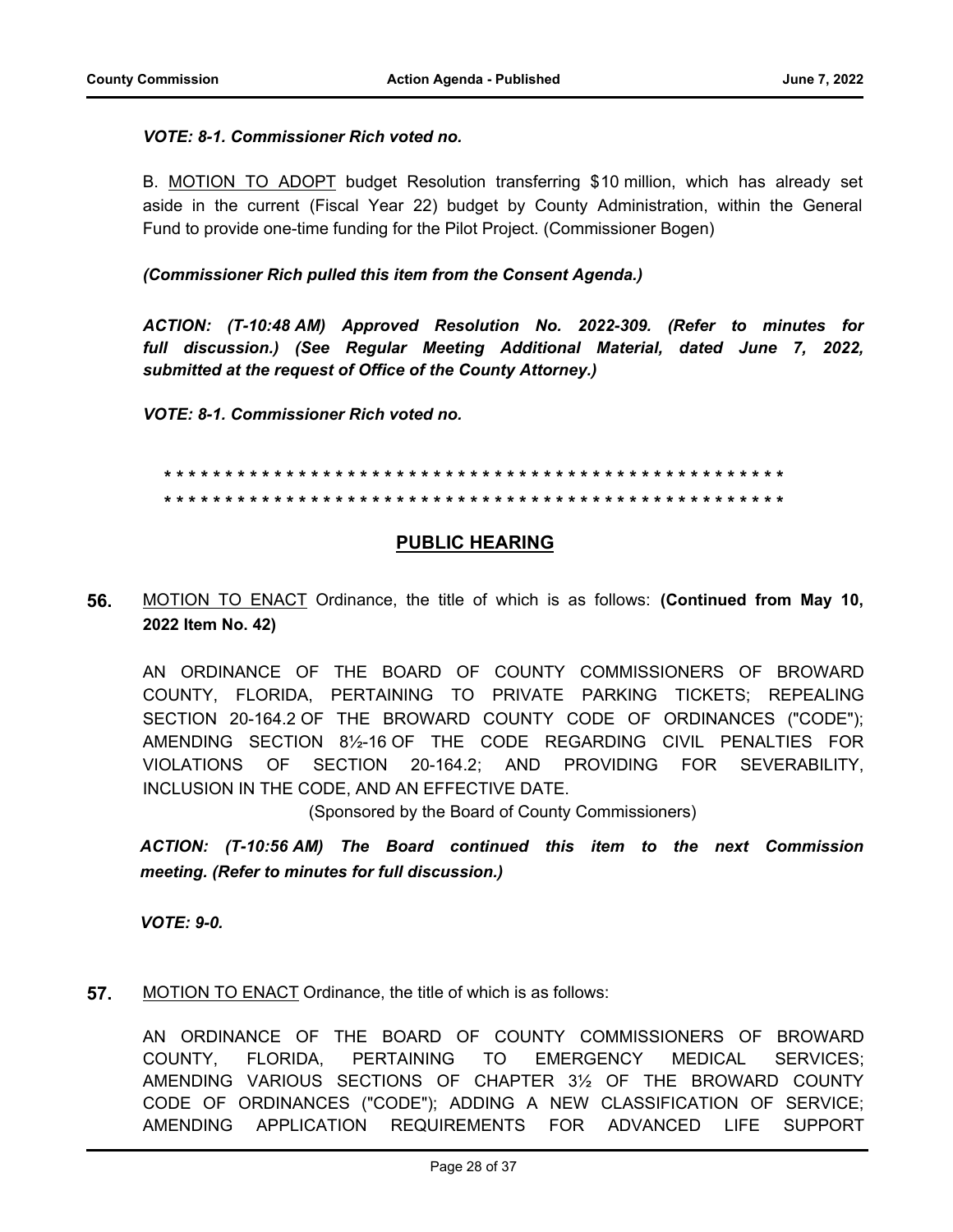SERVICE; AMENDING PERSONNEL REQUIREMENTS AND RULES AND REGULATIONS; AND PROVIDING FOR SEVERABILITY, INCLUSION IN THE CODE, AND AN EFFECTIVE DATE.

(Sponsored by Vice-Mayor Lamar P. Fisher)

*(Per the Tuesday Agenda Memorandum, at the request of County Administration, Exhibit 2 is being withdrawn, and the Board's consideration of this item is based on the Ordinance as revised by the amendment distributed by Vice-Mayor Fisher as Additional Material.)*

*ACTION: (T-10:57 AM) Filed proof of publication and enacted Ordinance No. 2022-27 to become effective as provided by law as amended with Public Hearing Additional Material 57(2), dated June 7, 2022, submitted at the request of Vice-Mayor Fisher. (Refer to minutes for full discussion.) (See Public Hearing Additional Material, dated June 7, 2022, submitted at the request of Office of Medical Examiner and Trauma Services.)*

*VOTE: 8-1. Commissioner Furr voted no.*

**58.** MOTION TO ADOPT Resolution Amending the Broward County Administrative Code, the title of which is as follows:

A RESOLUTION OF THE BOARD OF COUNTY COMMISSIONERS OF BROWARD COUNTY, FLORIDA, PERTAINING TO GRANTS; AMENDING CHAPTERS 2 AND 13 OF THE BROWARD COUNTY ADMINISTRATIVE CODE ("ADMINISTRATIVE CODE") TO REPEAL THE ESTABLISHMENT OF THE GRANTS ADMINISTRATION SECTION AND REALLOCATE ITS FUNCTIONS AND RESPONSIBILITIES TO THE OFFICE OF MANAGEMENT AND BUDGET; AND PROVIDING FOR SEVERABILITY, INCLUSION IN THE ADMINISTRATIVE CODE, AND AN EFFECTIVE DATE.

*ACTION: (T-11:04 AM) Approved Resolution No. 2022-310. (Refer to minutes for full discussion.)*

*VOTE: 8-0. Commissioner Alston was out of the room during the vote.*

**59.** MOTION TO ENACT Ordinance, the title of which is as follows:

AN ORDINANCE OF THE BOARD OF COUNTY COMMISSIONERS OF BROWARD COUNTY, FLORIDA, PERTAINING TO CRIMINAL HISTORY SCREENING PRACTICES FOR VENDORS SEEKING CONTRACTS WITH BROWARD COUNTY; AMENDING SECTION 26-125 OF THE BROWARD COUNTY CODE OF ORDINANCES ("CODE"); CLARIFYING DEFINITIONS AND THE SCOPE OF CRIMINAL HISTORY SCREENING PRACTICES FOR COUNTY VENDORS; AND PROVIDING FOR SEVERABILITY,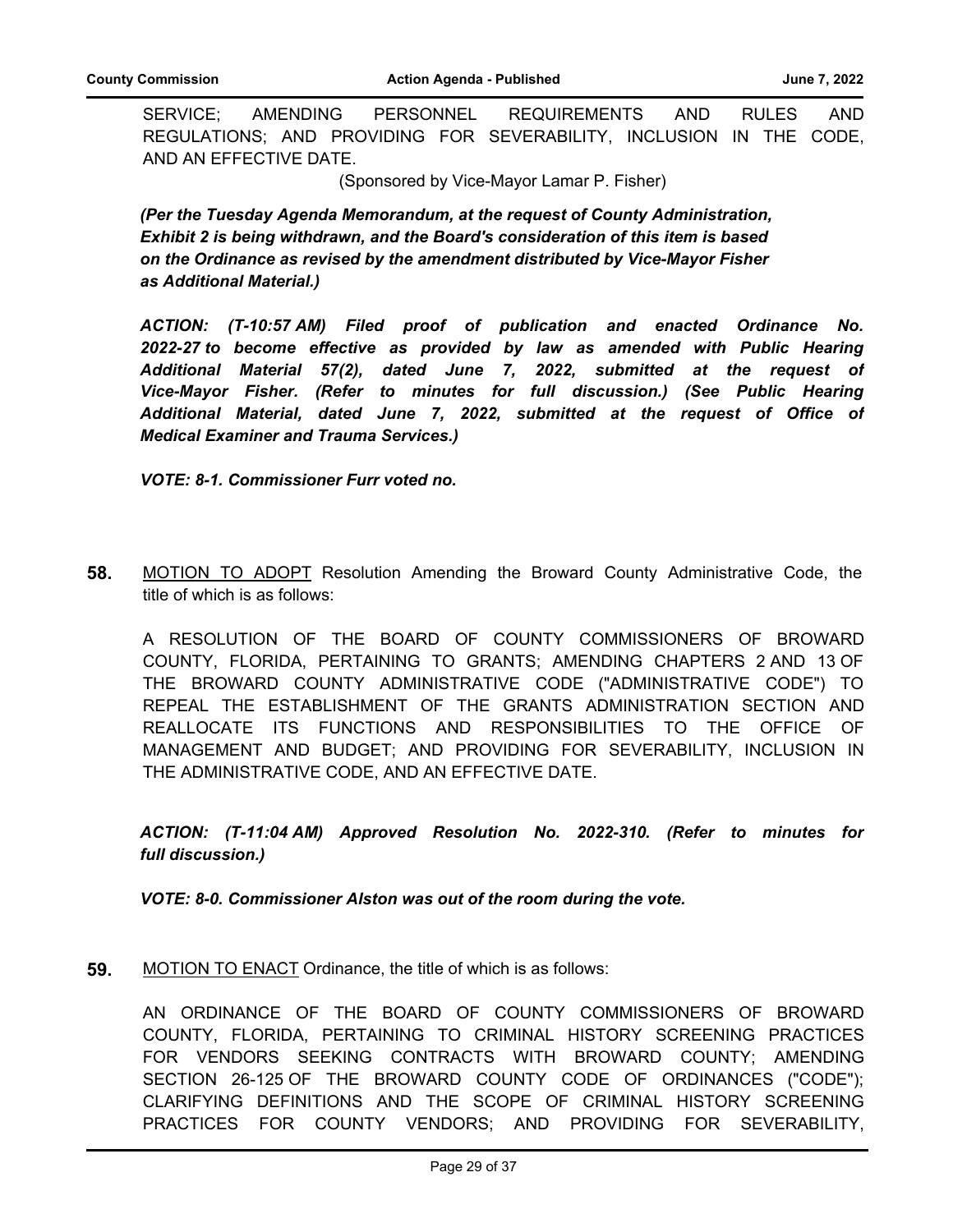INCLUSION IN THE CODE, AND AN EFFECTIVE DATE.

(Sponsored by Senator Steve Geller)

*ACTION: (T-11:05 AM) Filed proof of publication and enacted Ordinance No. 2022-28 to become effective as provided by law. (Refer to minutes for full discussion.)*

*VOTE: 8-0. Commissioner Alston was out of the room during the vote.*

*ACTION: (T-11:06 AM) Commissioner Alston requested being shown voting in the affirmative.*

*VOTE: 9-0.*

**60.** MOTION TO ADOPT Resolution Amending the Broward County Administrative Code, the title of which is as follows:

A RESOLUTION OF THE BOARD OF COUNTY COMMISSIONERS OF BROWARD COUNTY, FLORIDA, AMENDING CHAPTER 22, PART XIII, OF THE BROWARD COUNTY ("ADMINISTRATIVE CODE"); PROHIBITING INVESTMENT OF COUNTY FUNDS IN SECURITIES OF COMPANIES ON THE SCRUTINIZED COMPANIES THAT BOYCOTT ISRAEL LIST; AND PROVIDING FOR SEVERABILITY, INCLUSION IN THE ADMINISTRATIVE CODE, AND AN EFFECTIVE DATE.

(Sponsored by Senator Steve Geller)

*(Item Numbers 60 and 72 were taken up together and voted on separately.)*

*ACTION: (T-10:35 AM) Approved Resolution No. 2022-311. (Refer to minutes for full discussion.)*

*VOTE: 9-0.*

**61.** MOTION TO ADOPT Resolution Amending the Broward County Administrative Code, the title of which is as follows:

A RESOLUTION OF THE BOARD OF COUNTY COMMISSIONERS OF BROWARD COUNTY, FLORIDA, PERTAINING TO THE OFFICE OF FILM AND TO FILM, TELEVISION, AND MEDIA INCENTIVE PROGRAMS; AMENDING SECTIONS 13.41 THROUGH 13.45 OF THE BROWARD COUNTY ADMINISTRATIVE CODE ("ADMINISTRATIVE CODE"); AND PROVIDING FOR SEVERABILITY, INCLUSION IN THE ADMINISTRATIVE CODE, AND AN EFFECTIVE DATE.

*ACTION: (T-11:06 AM) Approved Resolution No. 2022-312. (Refer to minutes for full discussion.)*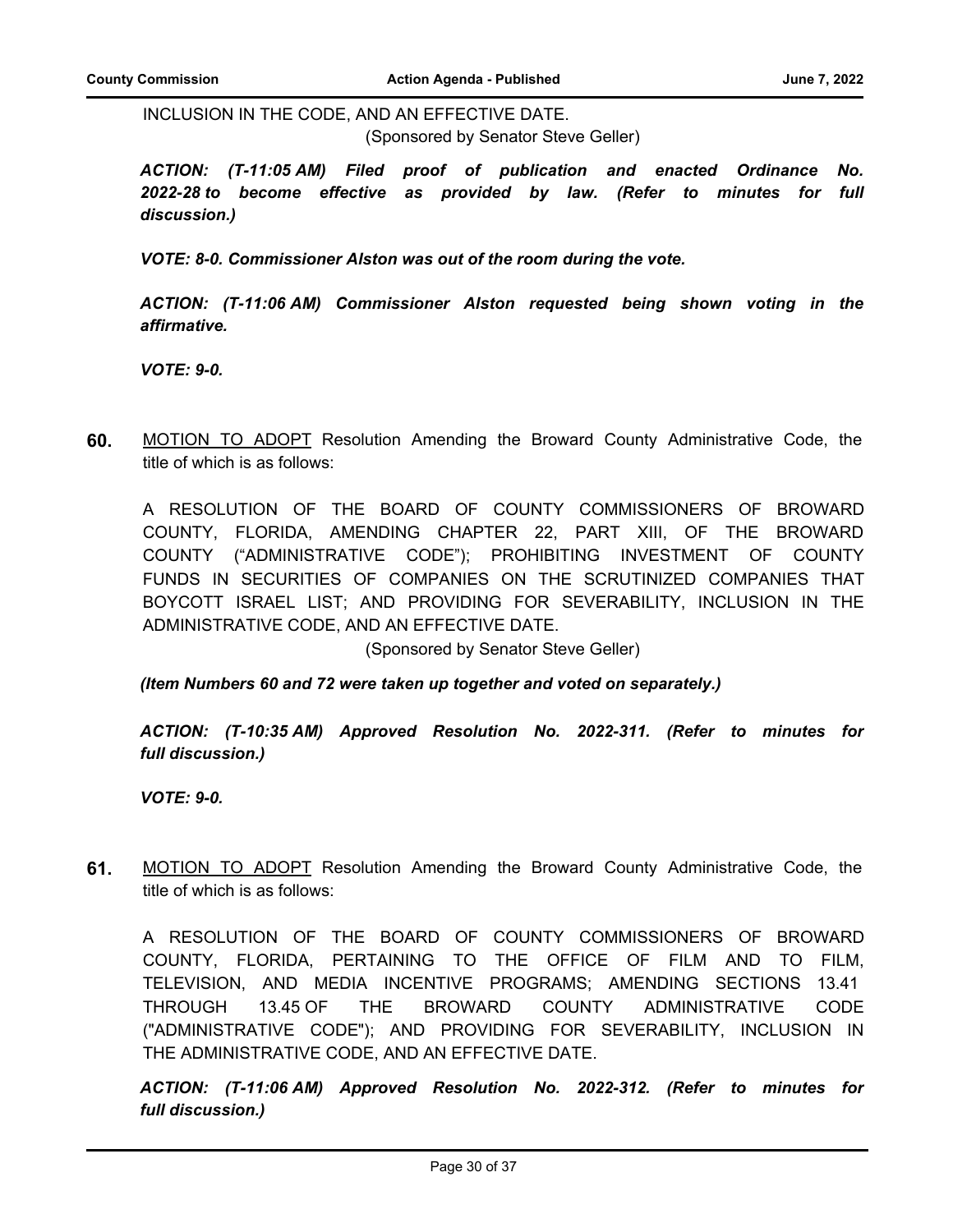*VOTE: 9-0.*

# **END PUBLIC HEARING**

# **\* \* \* \* \* \* \* \* \* \* \* \* \* \* \* \* \* \* \* \* \* \* \* \* \* \* \* \* \* \* \* \* \* \* \* \* \* \* \* \* \* \* \* \* \* \* \* \* \* \* \* \* \* \* \* \* \* \* \* \* \* \* \* \* \* \* \* \* \* \* \* \* \* \* \* \* \* \* \* \* \* \* \* \* \* \* \* \* \* \* \* \* \* \* \* \* \* \* \* \* \* \***

#### **REGULAR AGENDA**

# **WATER CONTROL DISTRICTS PUBLIC HEARING**

**62.** A. MOTION TO OPEN Meeting as the Governing Board of Water Control District No. 3.

*ACTION: (T-11:06 AM) Approved. (Refer to minutes for full discussion.)*

*VOTE: 9-0.*

B. MOTION TO APPROVE Reappointment of Ed Phillips to the Water Control District No. 3 Advisory Board for the two-year term of September 9, 2022 to September 8, 2024.

#### *ACTION: (T-11:07 AM) Approved. (Refer to minutes for full discussion.)*

*VOTE: 9-0.*

C. MOTION TO CLOSE Meeting at the Governing Board of Water Control District No. 3. **(Commission Districts 2, 4 and 8)**

*ACTION: (T-11:07 AM) Approved. (Refer to minutes for full discussion.)*

*VOTE: 9-0.*

**63.** A. MOTION TO OPEN Meeting as the Governing Board of Cocomar Water Control District.

*ACTION: (T-11:07 AM) Approved. (Refer to minutes for full discussion.)*

*VOTE: 9-0.*

B. MOTION TO APPROVE Reappointment of Jorge Mederos to the Cocomar Water Control District Advisory Board for the two-year term of September 10, 2022, to September 9, 2024.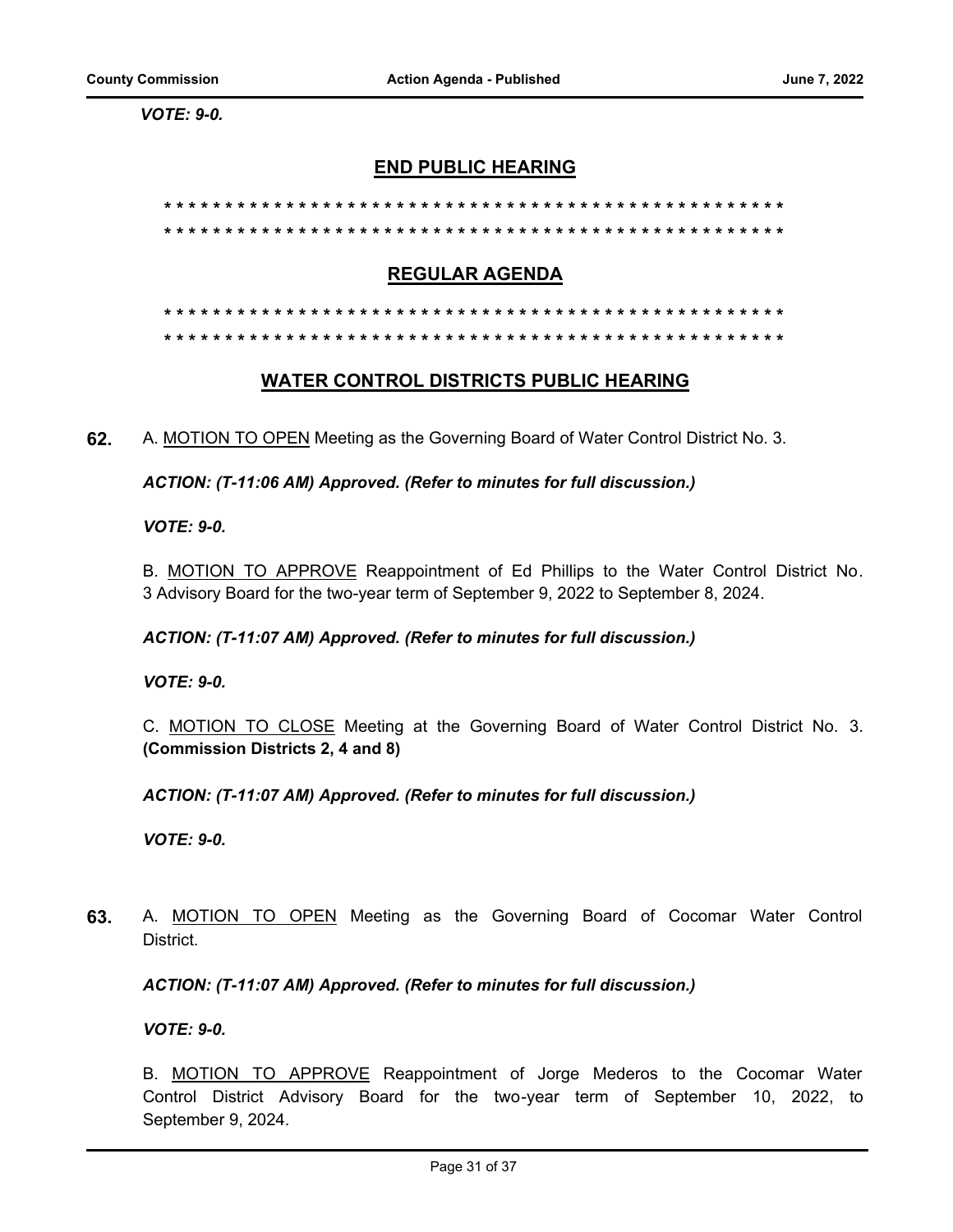*ACTION: (T-11:08 AM) Approved. (Refer to minutes for full discussion.)*

*VOTE: 9-0.*

C. MOTION TO CLOSE Meeting at the Governing Board of Cocomar Water Control District. **(Commission District 2)**

*ACTION: (T-11:08 AM) Approved. (Refer to minutes for full discussion.)*

*VOTE: 9-0.*

# **END WATER CONTROL DISTRICTS PUBLIC HEARING**

#### **\* \* \* \* \* \* \* \* \* \* \* \* \* \* \* \* \* \* \* \* \* \* \* \* \* \* \* \* \* \* \* \* \* \* \* \* \* \* \* \* \* \* \* \* \* \* \* \* \* \* \* \* \* \* \* \* \* \* \* \* \* \* \* \* \* \* \* \* \* \* \* \* \* \* \* \* \* \* \* \* \* \* \* \* \* \* \* \* \* \* \* \* \* \* \* \* \* \* \* \* \* \***

# **FINANCE AND ADMINISTRATIVE SERVICES DEPARTMENT**

#### **PURCHASING DIVISION**

For Aviation Department

**64.** MOTION TO AWARD open-end contract to the low bidder, ERMC Aviation LLC, for Baggage Handling Systems, Maintenance, Repair and Operations Services, Bid No. OPN2123817B1, for Broward County Aviation Department, in the initial three-year estimated amount of \$21,011,284, which includes allowances in the amount of \$643,000 annually; and authorize the Director of Purchasing to renew the contract for two one-year periods, for a five-year potential amount of \$35,018,806.

*ACTION: (T-11:08 AM) Approved. (Refer to minutes for full discussion.)*

*VOTE: 9-0.*

**65.** MOTION TO AWARD open-end contract to low bidder, Waterblasting, LLC dba Hog Technologies, for Runway Rubber and Paint/Striping Removal Services, Bid No. BLD2123987B1, for the Broward County Aviation Department, in the initial three-year estimated amount of \$252,624; and authorize the Director of Purchasing to renew the contract for two one-year periods, for a five-year potential estimated amount of \$421,040.

#### *ACTION: (T-11:09 AM) Approved. (Refer to minutes for full discussion.)*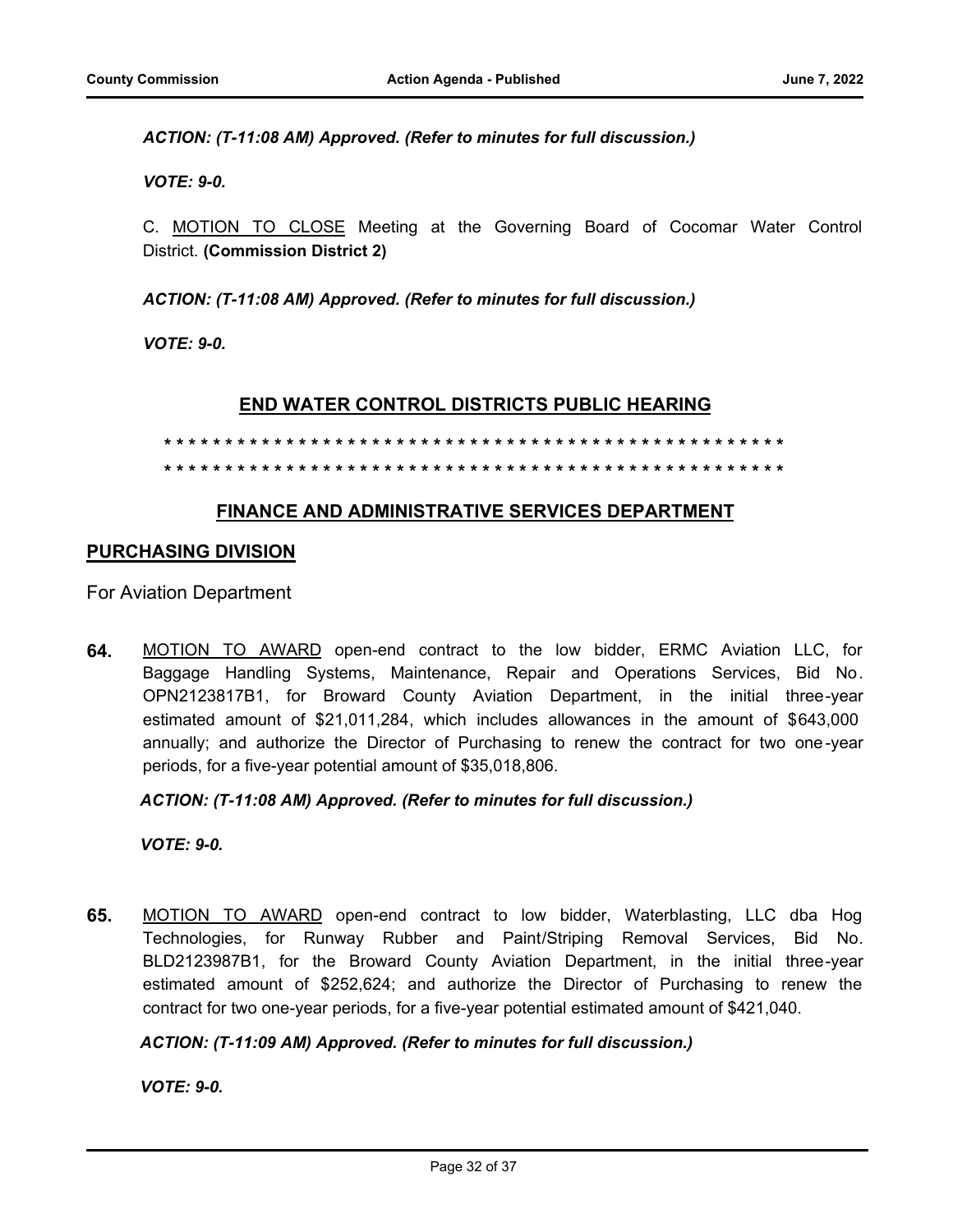**66.** MOTION TO AWARD open-end contract to low bidder, ITW GSE Inc., for Pre-Conditioned Air Units, Bid No. BLD2124206B1, for the Broward County Aviation Department, in the initial two-year estimated amount of \$1,671,305, which includes allowances in the amount of \$35,000; and authorize the Director of Purchasing to renew the contract for three one-year periods, for a five-year potential estimated amount of \$4,178,263.

*ACTION: (T-11:09 AM) Approved. (Refer to minutes for full discussion.) (Scrivener's Error - See County Administrator's Memorandum:* 

#### *Summary Explanation/Background, Page 2, last sentence*

*Currently reads: The bid posted on February 8, 2022 and opened on March 16, 2022; three bids were received with no declinations (Exhibit 1).*

*Should read: The bid posted on February 8, 2022 and opened on March 16, 2022; four bids were received with no declinations (Exhibit 1).* 

*VOTE: 9-0.*

# **COUNTY ATTORNEY**

**67.** MOTION TO AUTHORIZE County Administrator to execute and record Notices of Limitation of Use in substantially the form of Exhibit 1, pursuant to the Florida Department of Environmental Protection ("FDEP") grant funding (DEP Contract No. F4294), dedicating the applicable areas, as amended by the County's elective conversion under Rule 62D-5.059 of the Florida Administrative Code and as approved by FDEP, as outdoor recreation sites for the use and benefit of the public, subject to review for legal sufficiency by the Office of the County Attorney; authorizing the County Administrator to make any required modifications to the form provided they do not create any material financial obligations of the County; and further authorizing the County Administrator to take any necessary administrative and budgetary actions and to execute any documents or agreements that do not create any material financial obligations of the County and that are subject to review for legal sufficiency by the Office of the County Attorney, to approve and effectuate the above-referenced conversion and the recording of appropriate limitations of use.

*ACTION: (T-10:47 AM) Approved. (Refer to minutes for full discussion.)*

*VOTE: 9-0.*

# **COUNTY ADMINISTRATION**

**68.** MOTION TO AMEND Broward County Board of County Commissioners meeting schedule to reflect a change to the June schedule.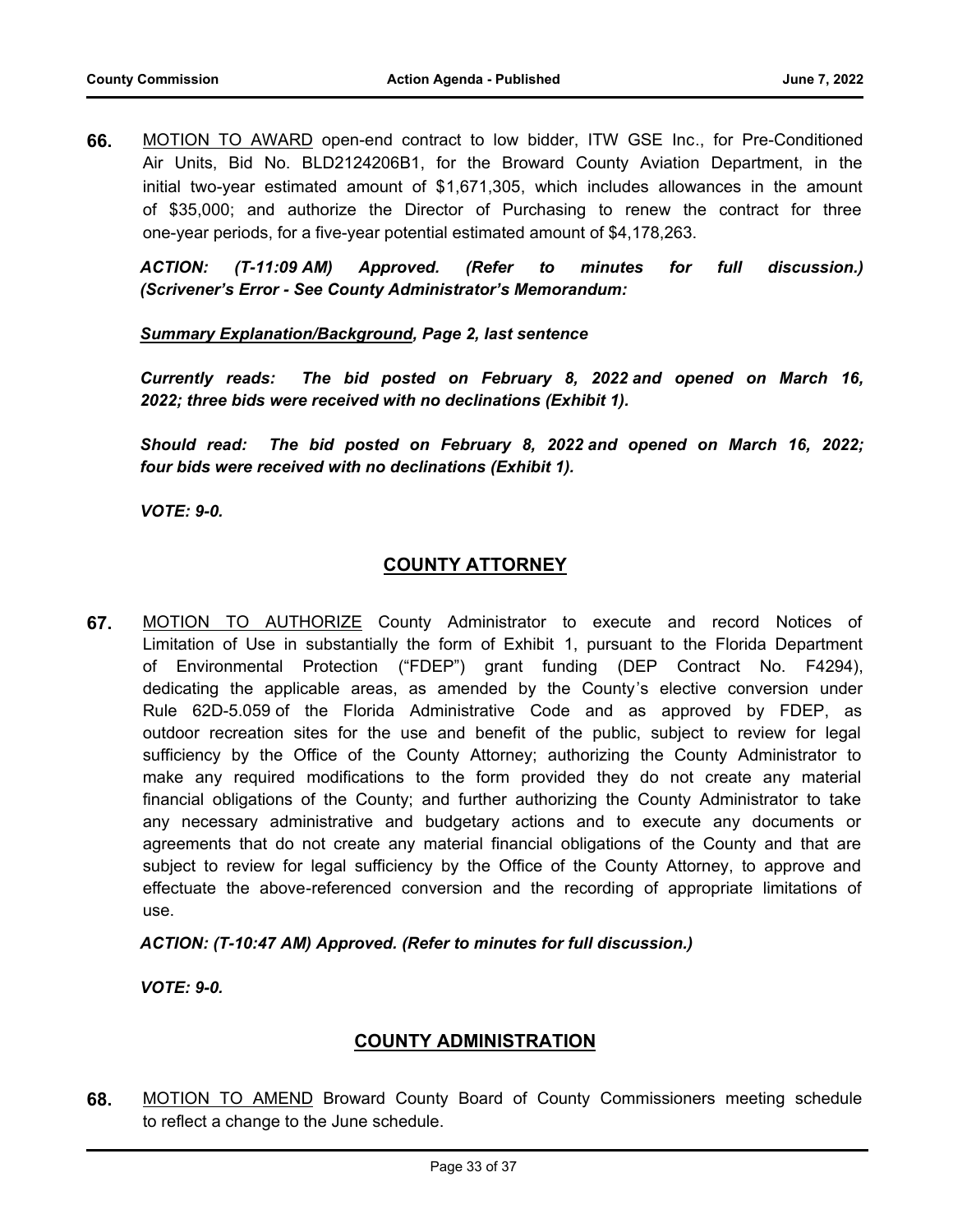*(Per the Tuesday Agenda Memorandum, please note that the FAC Annual Conference is June 28 ~ July 1, 2022, and the NACo Annual Conference is July 21 ~ 24, 2022.)*

*(Transferred to the Consent Agenda.)*

*ACTION: (T-10:31 AM) Approved.*

*VOTE: 9-0.*

# **COUNTY COMMISSION**

**69.** MOTION TO ADOPT Resolution to place a proposed amendment to the Broward County Charter on the ballot for the November 8, 2022, General Election, amending Sections 2.01, 2.02, 2.03, and 2.04 of the Broward County Charter to establish a countywide elected Mayor, the title of which is as follows: **(Deferred from June 1, 2021 - Item No. 82)**

A RESOLUTION OF THE BOARD OF COUNTY COMMISSIONERS OF BROWARD COUNTY, FLORIDA, PROVIDING FOR A REFERENDUM ELECTION TO BE HELD ON NOVEMBER 8, 2022, THE DATE OF THE GENERAL ELECTION, TO DETERMINE WHETHER TO AMEND THE BROWARD COUNTY CHARTER TO PROVIDE FOR A COUNTYWIDE ELECTED MAYOR; AND PROVIDING FOR SEVERABILITY AND AN EFFECTIVE DATE.

(Sponsored by Commissioner Tim Ryan)

*(Item Numbers 69 and 70 were taken up together.)*

*ACTION: (T-11:10 AM) Following discussion, Commissioner Geller made substitute motion to approve substitute resolution as proposed with Regular Meeting Additional Material 69, dated June 7, 2022, submitted at the request of Commissioner Geller. The motion was seconded by Commissioner Bogen. (Refer to minutes for full discusion.)*

*The motion failed.*

*VOTE: 1-8. Commissioners Alston, Bogen, Furr, Moskowitz, Rich, Ryan, Vice-Mayor Fisher and Mayor Udine voted no.*

*ACTION: (T-1:11 PM) Following discussion, Commissioner Ryan withdrew this item. (Refer to minutes for full discussion.) (See Regular Meeting Additional Material 69(2), dated June 7, 2022, submitted at the request of Office of the County Attorney; Regular Meeting Additional Material 69(3), dated June 7, 2022, submitted at the request of Office of the County Auditor; Regular Meeting Additional Material 69(4), dated June 7, 2022, submitted at the request of Commissioner Ryan and*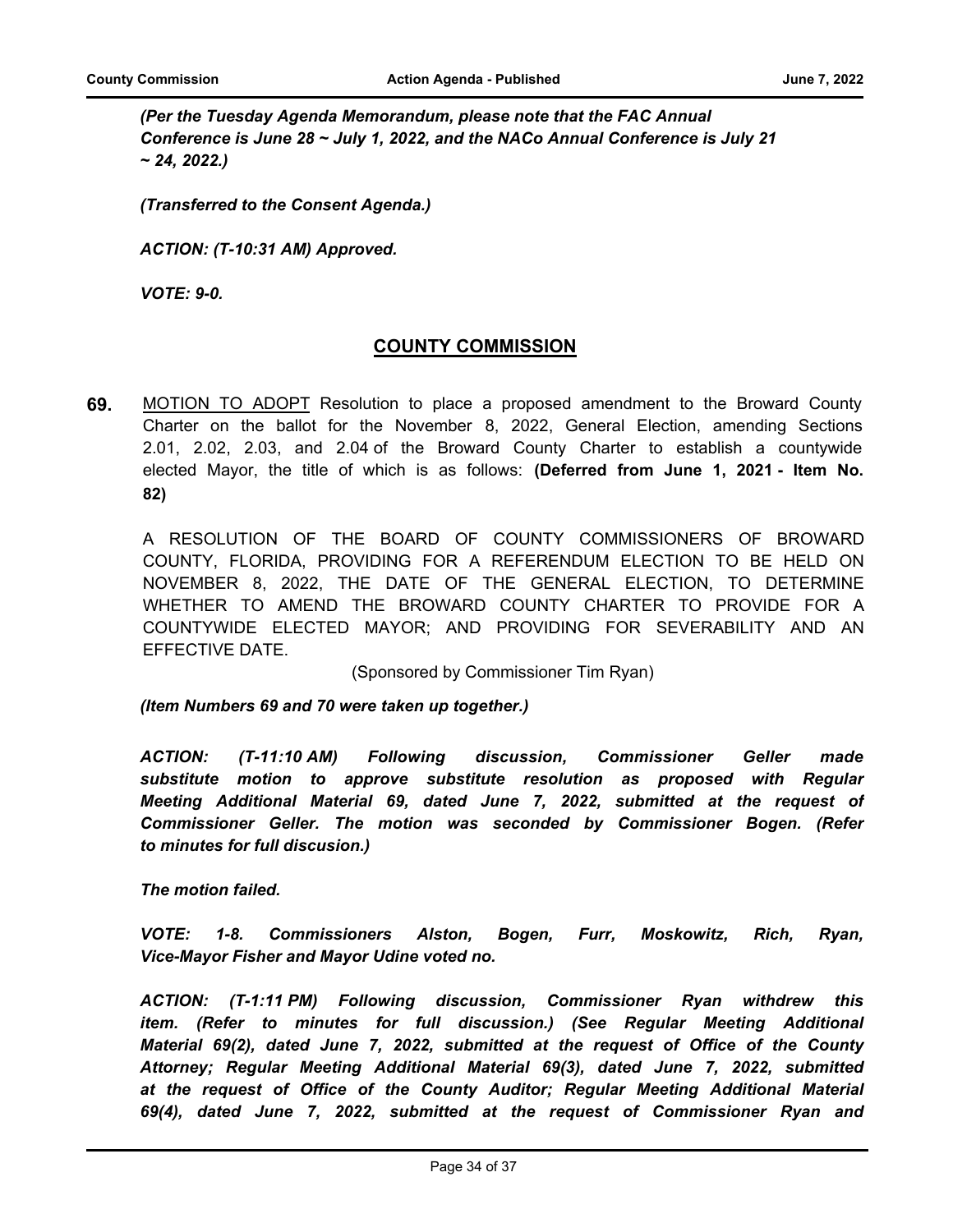*Regular Meeting Additional Material 69(5) and 69(6), dated June 7, 2022, submitted at the request of Commissioner Moskowitz.)*

**70.** MOTION TO ADOPT Resolution to place a proposed amendment to the Broward County Charter on the ballot for the November 8, 2022, General Election, amending various sections of the Broward County Charter to establish a countywide elected Mayor, the title of which is as follows:

A RESOLUTION OF THE BOARD OF COUNTY COMMISSIONERS OF BROWARD COUNTY, FLORIDA, PROVIDING FOR A REFERENDUM ELECTION TO BE HELD ON NOVEMBER 8, 2022, THE DATE OF THE GENERAL ELECTION, TO DETERMINE WHETHER TO AMEND THE BROWARD COUNTY CHARTER TO PROVIDE FOR A COUNTYWIDE ELECTED MAYOR; AND PROVIDING FOR SEVERABILITY AND AN EFFECTIVE DATE.

(Sponsored by Commissioner Jared Moskowitz)

*(Item Numbers 69 and 70 were taken up together.)*

*ACTION: (T-11:10 AM) Following discussion, Commissioner Moskowitz withdrew this item. (Refer to minutes for full discussion.) (See Regular Meeting Additional Material 70, dated June 7, 2022, submitted at the request of Office of the County Attorney; Regular Meeting Additional Material 70(2), dated June 7, 2022, submitted at the request of Office of the County Auditor and Regular Meeting Additional Material 70(3), dated June 7, 2022, submitted at the request of Commissioner Moskowitz.)*

**71.** MOTION TO DIRECT Office of the County Attorney to analyze the extent to which Broward County can enact regulations regarding the investigation and punishment of crimes motivated by hate and bigotry that target ethnic, racial, religious, and other minority groups, and, to the extent permissible, directing that the Office of the County Attorney draft an Ordinance, or propose other measures for the Board's consideration, that would facilitate such investigations and address any opportunities to impose heightened penalties for violations that constitute hate crimes. (Mayor Udine)

*(Per the Tuesday Agenda Memorandum, Vice-Mayor Lamar Fisher requests to be added as a cosponsor.)*

*(Transferred to the Consent Agenda.)*

*ACTION: (T-10:31 AM) Approved.*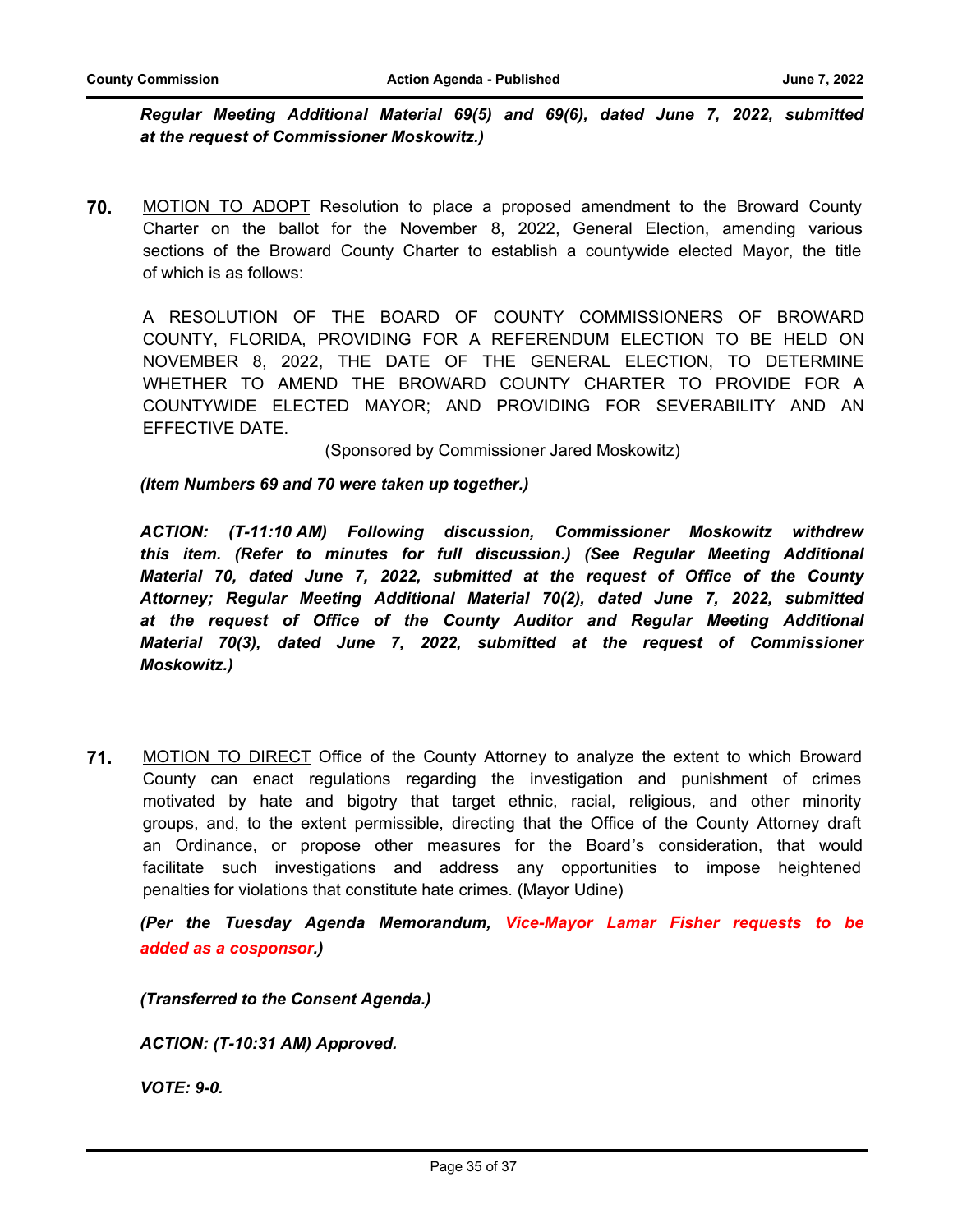**72.** MOTION TO ADOPT Resolution condemning antisemitism and all forms of hatred or bigotry against ethnic, racial, religious, or other minority groups. (Mayor Udine)

*(Item Numbers 60 and 72 were taken up together and voted on separately.)*

*(Per the Tuesday Agenda Memorandum, Vice-Mayor Lamar Fisher requests to be added as a cosponsor.)*

*ACTION: (T-10:35 AM) Approved Resolution No. 2022-313. (Refer to minutes for full discussion.)*

*VOTE: 9-0.*

**73.** A. MOTION TO APPOINT Annamma Udaya Thomas to the Commission on the Status of Women in the category of "not required in district; registered voter."

*(Transferred to the Consent Agenda.)*

*ACTION: (T-10:31 AM) Approved.*

*VOTE: 9-0.*

B. MOTION TO APPROVE waiver of conflict under Section 112.313(7)(a), Florida Statutes for Annamma Udaya Thomas who holds an employment or contractual relationship with an entity that receives funds from Broward County. (Commissioner Furr)

*(Transferred to the Consent Agenda.)*

*ACTION: (T-10:31 AM) Approved.*

*VOTE: 9-0.*

#### **74. MAYOR'S REPORT**

*(No report given.)*

# **75. COUNTY ADMINISTRATOR'S REPORT**